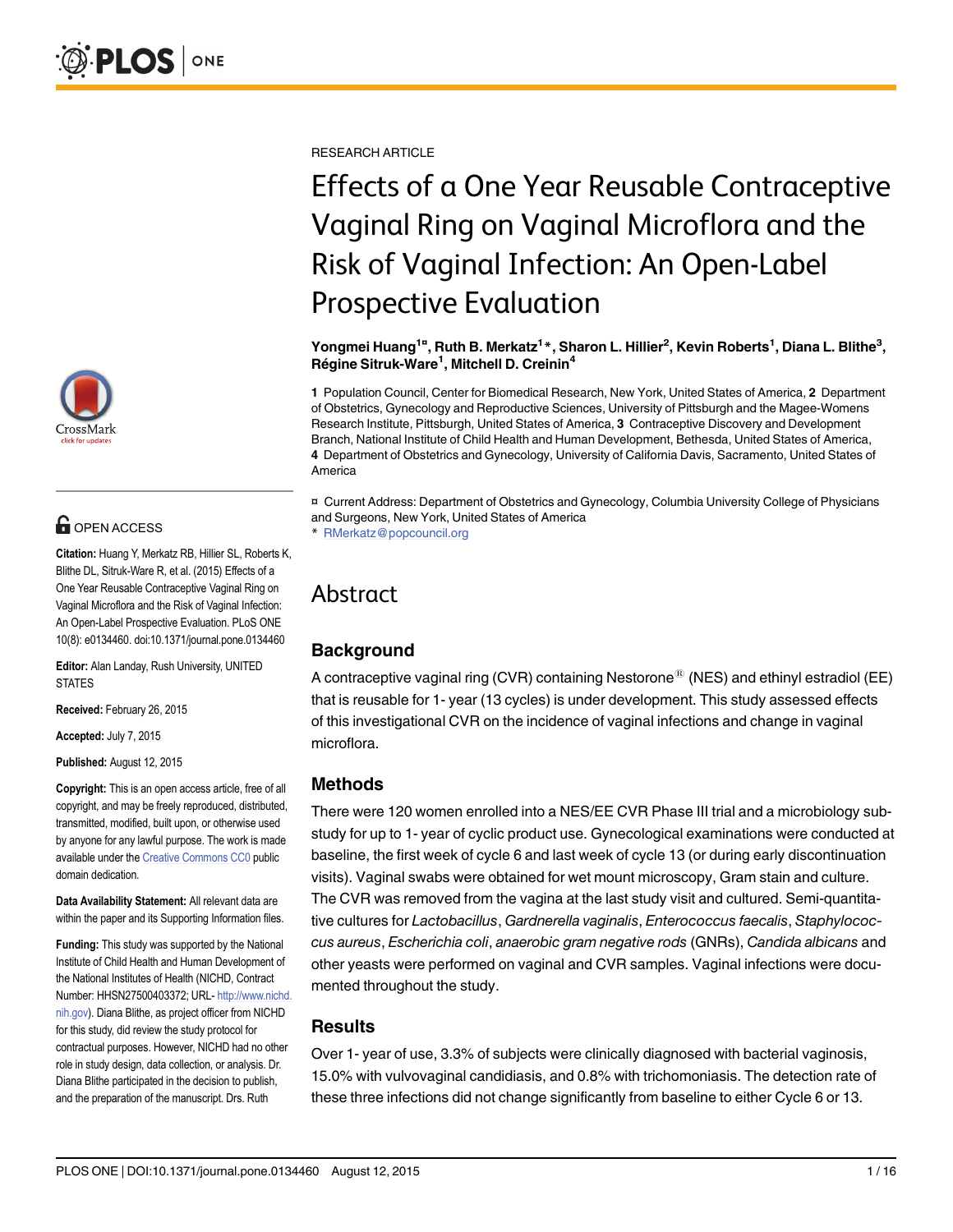<span id="page-1-0"></span>

Merkatz, Regine Stiruk Ware, and Kevin Roberts were supported by US Aid for International Development (USAID GPO-A-00-04-00019; [www.](http://www.usaid.gov) [usaid.gov](http://www.usaid.gov)) for work associated with the conduct of this trial and analysis of data. USAID had no role in the design of this clinical trial, the conduct of the study, collection of data, or in the decision to publish results. Dr. Yongmei Huang was supported by the Fred H. Bixby fellowship program of the Population Council.

Competing Interests: The authors have declared that no competing interests exist.

Nugent scores remained stable.  $H_2O_2$ -positive Lactobacillus dominated vaginal flora with a non-significant prevalence increase from 76.7% at baseline to 82.7% at cycle 6 and 90.2% at cycle 13, and a median concentration of  $10<sup>7</sup>$  colony forming units (cfu) per gram. Although anaerobic GNRs prevalence increased significantly, the median concentration decreased slightly (10<sup>4</sup> to 10<sup>3</sup>cfu per gram). There were no significant changes in frequency or concentrations of other pathogens. High levels of agreement between vaginal and ring surface microbiota were observed.

## Conclusion

Sustained use of the NES/EE CVR did not increase the risk of vaginal infection and was not disruptive to the vaginal ecosystem.

## Trial Registration

ClinicalTrials.gov [NCT00263341,](https://clinicaltrials.gov/ct2/show/NCT00263341?term=Nestorone+Contraceptive+Vaginal+Ring&rank=3) [NCT00455156](https://clinicaltrials.gov/ct2/show/NCT00455156?term=NCT00455156&rank=1)

## Introduction

The Population Council is an international non- governmental research organization that was started in the mid -1950s to conduct research and address critical health and development issues in low resource settings. In the field of reproductive health, the Council has focused on development of long-acting, reversible contraceptives including the Copper T intrauterine device (IUD), the levonorgestrel intrauterine system (Mirena $^{\circledR}$ ), and implants such as Jadelle $^{\circledR}$ and Norplant $^{\circledR}$ . Despite a worldwide increase in contraceptive use, the unmet need for additional modern methods has intensified due to population growth, ongoing access issues, and an increase in global awareness and commitments [\[1,2](#page-13-0)]. In response, and with support and collaboration from the United States Agency for International Development, the National Institutes of Health (NIH), the World Health Organization, and the Bill and Melinda Gates Foundation, the Council has been developing a contraceptive vaginal ring (CVR) made of silicone that is designed to provide contraceptive protection during one year of use  $[3-5]$  $[3-5]$  $[3-5]$ . The  $CVR$  contains Nestorone<sup>®</sup> (NES), a new 19-nor progesterone derivative without androgenic activity, and a low dose of ethinyl estradiol (EE)  $[3-5]$  $[3-5]$  $[3-5]$ . The goal is to offer a safe, effective, acceptable long-acting user controlled reversible contraceptive that can be inserted and removed by the woman herself rather than by specially trained health care providers, does not require daily action, and can be reused up to one year (13 cycles). It is designed so that refrigeration is not required. Such features may improve overall method adherence and address access and service delivery issues  $[3-5]$  $[3-5]$  $[3-5]$  $[3-5]$  $[3-5]$ , especially in low resource settings where health resources are limited and the unmet need for contraception remains high [[1](#page-13-0),[2](#page-13-0)] In addition to assessing the overall safety, efficacy, and acceptability of this novel CVR, effects of cyclic use of a single vaginal ring used repeatedly for a full year warranted evaluation, specifically its impact on the incidence of vaginal infections and the vaginal microbiota.

The normal vaginal ecosystem can be disrupted by a variety of factors including hormonal fluctuations, sexual activity (frequency and number of partners), and use of vaginal products, antibiotics, and douching  $[6-8]$  $[6-8]$  $[6-8]$ . Reports from various CVR studies that have examined symptoms associated with ring use including vaginal wetness and leukorrhea  $[9-11]$  $[9-11]$  $[9-11]$  $[9-11]$  $[9-11]$ , have not demonstrated an overgrowth of pathogenic organisms or an increased incidence of symptomatic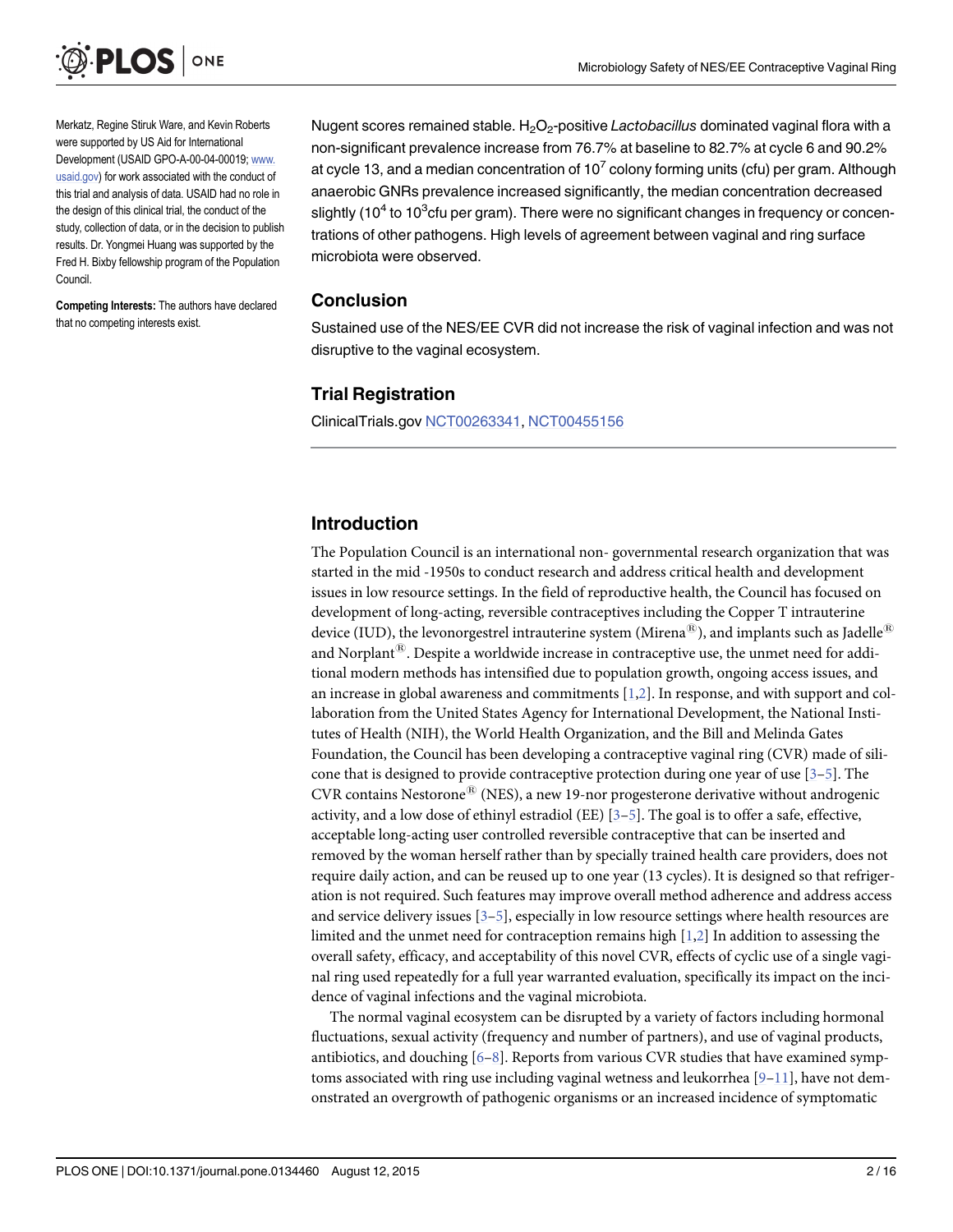<span id="page-2-0"></span>vaginal infections [\[12](#page-14-0)–[14\]](#page-14-0). Trials of CVRs containing levonorgestrel and estradiol (one ring used cyclically for six months) or etonogestrel and EE (one ring used for either 21, 28, 42, or 56 days) demonstrated a good safety profile relative to vaginal microflora [\[12](#page-14-0)–[14\]](#page-14-0). Two additional studies that compared the CVR containing etonogestrel and EE (NuvaRing®, Merck & Co. Inc, Roseland, NJ) with an oral contraceptive regimen demonstrated that use of this monthly ring resulted in higher mean concentrations of *Lactobacillus* as detected by culture and Gram stain  $[15-16]$  $[15-16]$  $[15-16]$  $[15-16]$  $[15-16]$ . All of these CVR studies, however, have focused on relatively short-term usage of a single ring while the investigational NES/EE CVR is intended for a full year's use. Earlier studies with this CVR did not suggest any safety concerns related to vaginal infections; however a focused microbiology study had not been conducted. Therefore, we conducted a safety substudy nested in a large Phase III study to assess the occurrence of common vaginal infections, specifically bacterial vaginosis (BV), trichomoniasis, and vulvovaginal candidiasis (VVC) during cyclic use of a single NES/EE CVR for up to one year. Secondarily, we evaluated changes in selected components of the vaginal microbiota during ring use. We assessed the frequency and concentration of key microbes associated with indicators of vaginal health (Lactobacillus species), BV (Gardnerella vaginalis and anaerobic gram negative rods), urinary tract infections/UTIs (Escherichia coli), VVC (Candida. albicans and other yeast species), and toxic shock syndrome (Staphylococcus. aureus).

## Methods

## Clinical Study

The Phase III trial of the NES/EE CVR was originally posted to clintrials.gov on December 6, 2005 (Number: NCT00263341). The National Institute of Child Health and Human Development (NICHD/NIH was listed on this posting as a collaborator in conducting the study. Additional FDA requirements received after this date required changes to the protocol and the addition of more sites, which was then posted again to clintrials.gov on April 2, 2007 (Number: NCT00455156). All subjects were enrolled after the original posting on December 6, 2005.

The study protocol, the TREND checklist, and the flow chart are available as supporting information; see [S1 Protocol](#page-13-0), [S1 Checklist](#page-13-0), and [Fig 1](#page-3-0). There were no changes to the microbiology substudy protocol during the course of the investigation. The authors confirm that all ongoing and related trials for NES/EE CVR are registered on clinicaltrials.gov.

#### Ethics

This study was conducted at Magee-Womens Hospital of the University of Pittsburgh Medical Center between January 2007 and January 2009. Women in this study were recruited from the University setting and from Pittsburgh metropolitan area for participation in the pivotal Phase III multicenter, open-label trial of the efficacy, cycle control and safety of the NES/EE 150mcg/ 15mcg CVR that was conducted at fifteen U.S. sites and supported by the NICHD at the NIH and the Population Council. Subjects at the Pittsburgh site were recruited for participation in both the Phase III study and the microbiologic substudy. Both studies were approved by Chesapeake Research Review Inc, the Institutional Review Boards of the NICHD Coordinating Center (October 13, 2006), the Population Council (October 18, 2006), and the University of Pittsburgh (November 14, 2006). This study was conducted in accordance with the Declaration of Helsinki and Good Clinical Practice guidelines.

## Study Conduct and Population

Recruitment into the Phase III study and the microbiology safety substudy was conducted from February 2007 through May 2008. Healthy, sexually active women at least 18 and less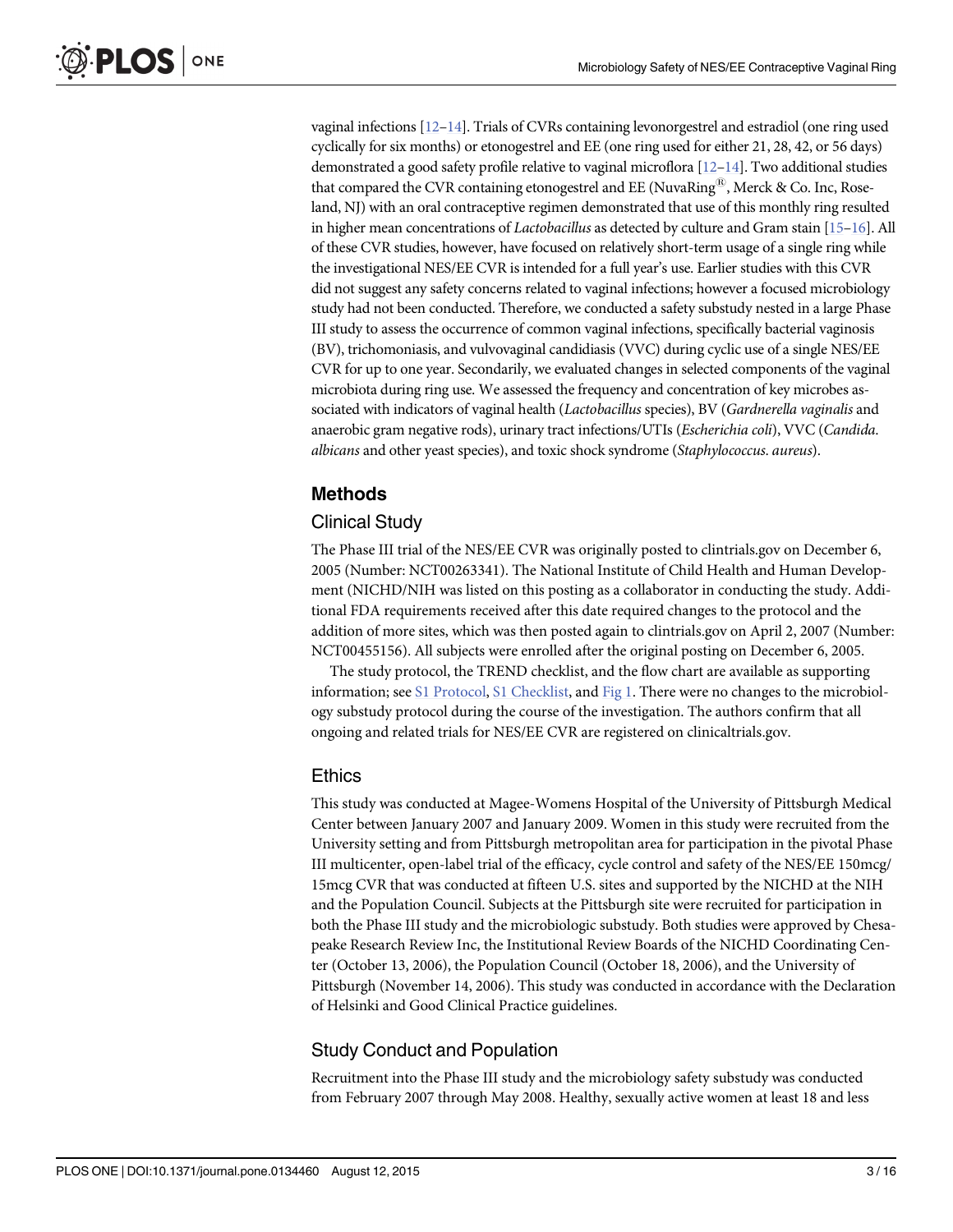

[Fig 1. S](#page-2-0)ubjects' disposition chart in microbiology study. \* Thirteen cases of abnormal pap smear, one current PID, one vaginal cyst, three migraines or headaches, one heavy smoking, one drug abuse, two hypertension, one abnormal blood cholesterol, one abnormal urine test. \*\* One in another study, one employed in the office. <sup>&</sup>Visit timing: Cycle 6 (targeted at Day 144 [beginning of Cycle 6], range 2 to 251); Cycle 13 (targeted at Day 358 [12 cycles plus 21 days of use during cycle 13], range 252 to 358).

doi:10.1371/journal.pone.0134460.g001

than 40 years of age with a history of regular menstrual cycles of 21 to 35 days' duration were screened for admission into the Phase III study and this microbiology safety substudy. All participants signed an informed consent for the safety and efficacy study and the substudy. In accordance with the Phase III protocol requirement, participants were excluded if they had contraindications to hormonal contraceptive use or silicone rubber, or if their weight was  $> 90$ kg. Due to safety concerns related to EE and the risk for venous thrombotic events in heavy/ obese women, six months after the trial began the Data Safety Monitoring Board that was established for the large Phase III clinical trials recommended that we exclude women with a body mass index (BMI)  $> 29.0$ . Women who had been enrolled with BMIs  $> 29.0$  were, therefore, discontinued. Other entry exclusions included clinically significant abnormalities related to vital signs, blood chemistries and hematologic parameters, and results of physical and gynecologic exams including Pap smear testing suggestive of significant health issues. Participants with known HIV infection or at high risk of acquiring HIV were not included in the study; however, those with vaginal infections or sexually transmitted infections (STIs) diagnosed at screening including chlamydial cervicitis and gonococcal cervicitis were eligible following effective treatment.

Eligible subjects were scheduled to return to the investigational site six times over one year of CVR use. The initial visit occurred during days 2–5 of each participant's first menses following screening at which time enrollment criteria were confirmed. The NES/EE CVR was then dispensed by a clinician designated in accordance with regulatory requirements as a clinical provider for this study, and participants inserted the ring. Subjects were counseled to use the ring for 21 consecutive days and remove it for 7 days, followed by reinsertion of the same ring to begin the next cycle. The same ring was used repeatedly for a full year. The women were instructed that upon removal at each cycle, and as part of routine hygiene they were to wash

<span id="page-3-0"></span>PLOS ONE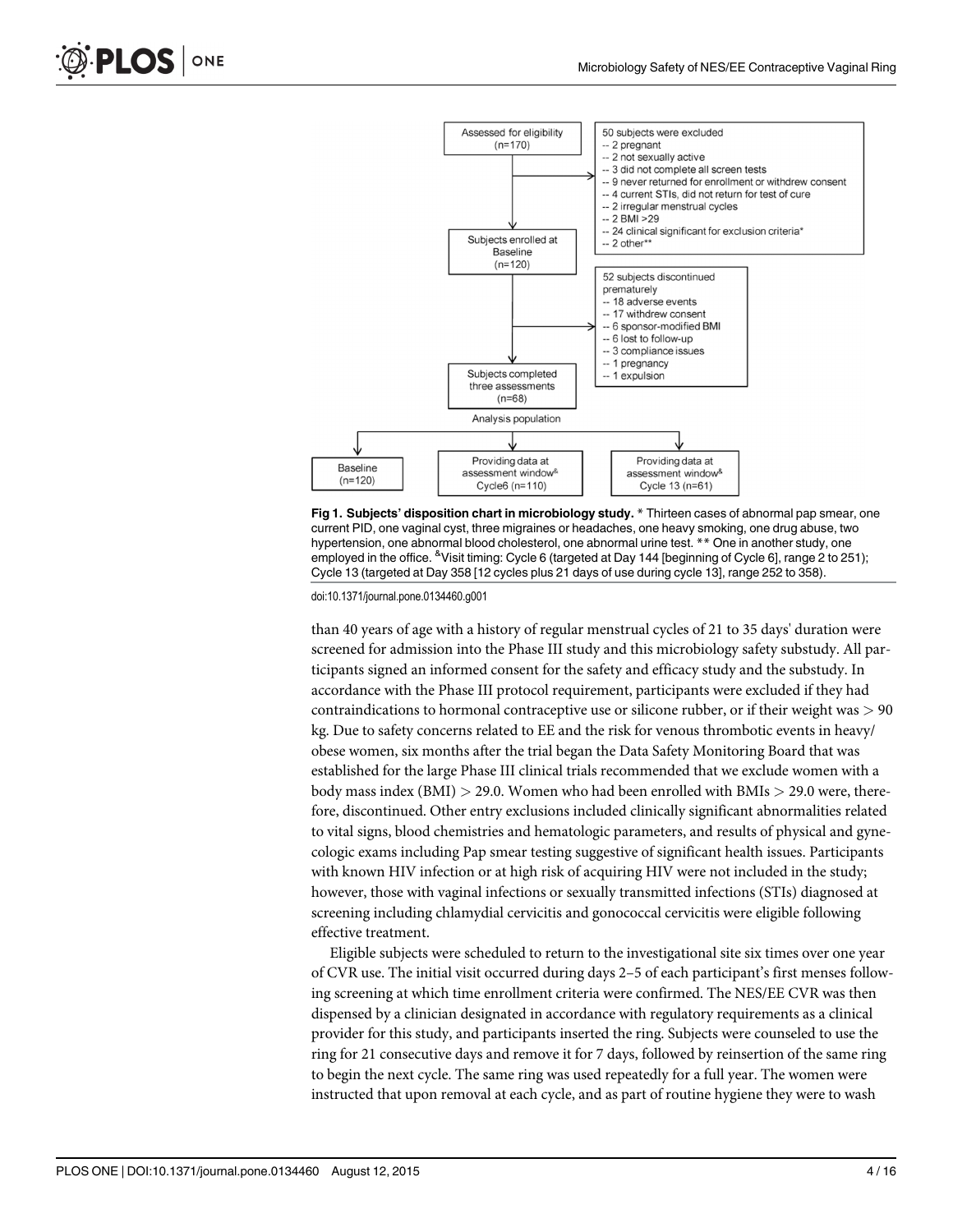<span id="page-4-0"></span>the ring with mild soap and lukewarm water, dry the ring and store it in a small plastic case at room temperature and away from direct sunlight. Participants were given daily diaries to record dates and times when the ring was out of the vagina, dates when they experienced any bleeding or spotting, ring expulsions, had sexual intercourse, encountered problems with ring use or had medical issues and used medications.

After enrollment, participants were scheduled to return during the first week of cycles 3, 6, and 9, and on day 21–23 of cycle 13 (exit visit) for pregnancy testing, vital signs and weight measurements. They were queried about the occurrence of any problems associated with ring use or adverse events (AEs), including symptoms of vaginal infections, which may have prompted further clinical assessments or medical treatments including use of concomitant medications. Laboratory safety assessments completed at screening were repeated at cycle 6 and at the exit visit. Participants returned for a post-treatment visit within 1–2 weeks from their exit visit for pregnancy testing, vital signs and weight measurements, and to check on the occurrence of AEs. Throughout the study, any symptomatic diagnosis of BV, VVC, or other vaginal infections was treated with oral antibiotics or antifungals. Participants were followed through December 31, 2008 (or early January 2009 in a few instances). They were encouraged to maintain the visit schedule; visit window deviations or other deviations were recorded. They were given a small stipend to cover travel and any child care costs incurred during study visits.

## Microbiology Study Assessments

In addition to the routine Phase III study evaluations, substudy participants had other assessments as part of the vaginal examination at screening, and at the cycle 6 and 13/exit visits. In accordance with standard clinical and laboratory procedures, wet mounts were prepared for evaluation of pH, BV (using Amsel criteria), and trichomoniasis. A potassium hydroxide (KOH) slide preparation was utilized for diagnosing VVC. Gram stained vaginal smears were prepared for laboratory evaluation/assignment of the Nugent score and a semi-quantitative assessment for the absence or presence of neutrophils. A Nugent score of 0–3 was interpreted as normal, Lactobacillus-predominant flora, 4–6 corresponded to intermediate flora, and 7–10 was indicative of BV [[17](#page-14-0)]. In addition, two sterile vaginal swabs were collected, placed in anaerobic transport media (Port-a-cul tube) and transported to the laboratory within 24 hours for culture detection of hydrogen peroxide  $(H_2O_2)$  positive Lactobacillus,  $H_2O_2$ -negative Lactobacillus, Gardnerella vaginalis, Enterococcus faecalis, Staphylococcus aureus, Escherichia coli, anaerobic gram negative rods (GNRs), Candida albicans, and other yeast. Although anaerobic gram negative rods include microbes from different genera that are not all associated with BV to the same degree, individual species were grouped together for the purpose of this study [[18](#page-14-0)]. At the cycle 13 or early discontinuation visit, the study ring was removed by the study clinician using sterile gloves, put into a transport tube and sent to the lab overnight. The ring surface was cultured and the swab processed in parallel with the vaginal swab sample for the same organisms.

The swabs were used to inoculate Columbia Sheep blood agar (CA), Brucella sheep blood agar (BR) Laked Blood Kanamycin agar (LBK), 2 sets of Human Bi-layer Tween agar (HBT), and Rogosa agar. The CA and one set of HBT plates were incubated in 6% CO<sub>2</sub> at 37 $^{\circ}$ C for 48 hours and the BR, LBK, and Rogosa plates were incubated in an anaerobic chamber for 4–7 days. All lactobacilli isolated were tested for production of  $H_2O_2$  in a qualitative assay on a tetra-methyl-benzidine agar plate. After 3 days of incubation in an anaerobic glove box at 37°C, the plates were exposed to ambient air for up to 30 minutes and observed for a blue color from the hydrogen peroxide horseradish reaction. The concentration of each microbe was assessed as colony forming units (cfu) per gram of vaginal fluid.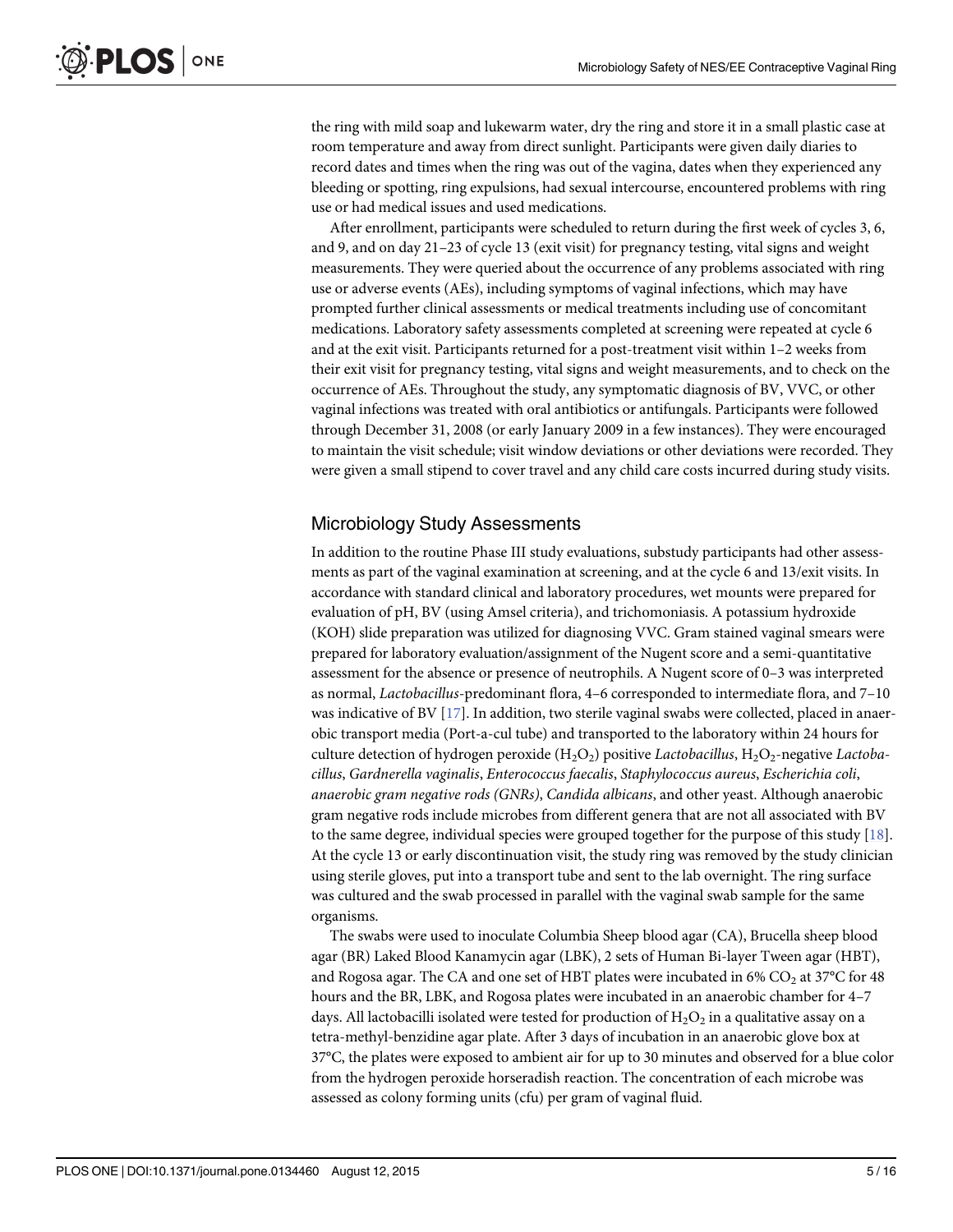## <span id="page-5-0"></span>Statistical Analysis

Data obtained for this substudy were analyzed based on all available data collected during the study period. There was no formal sample size calculation for this open label study. Assessment windows were defined as screening (Baseline level), Cycle 6 (targeted at Day 144; beginning of Cycle 6), and Cycle 13 (targeted at Day 358; 12 cycles plus 21 days of use during cycle 13). Data for participants with mistimed visits or early termination were included in the appropriate assessment window. If multiple observations fell within the same window, only results from the last assessment were used. Descriptive methods were used to summarize study participants' characteristics, and for comparisons between participants who completed vs. those who discontinued the study early.

Changes in the detection of BV, VVC, and trichomoniasis in the substudy population as well as the Nugent score, vaginal pH and semi-quantitative cultures from baseline to either Cycle 6 or Cycle 13 were analyzed by McNemar's  $\chi^2$  test for dichotomous data (an exact version was used for comparisons with small sample sizes). A nonparametric test of marginal homogeneity was used for ordinal data. Wilcoxon signed-rank tests were employed to determine whether there were differences in the concentration for each of the microbes from baseline to follow up visits. A sensitivity analysis regarding changes in microflora overtime was conducted among subjects who completed all vaginal culture assessments at baseline, Cycle 6 and Cycle 13. The McNemar's  $\gamma$ 2 tests and Wilcoxon signed-rank tests were also used to compare the paired results of vaginal and ring cultures at the end of study.

A generalized linear mixed model–which accounts for the repeated measurements of the outcome variable over time–was fitted with the presence of a specific microorganism as the outcome and with duration of use of the NES/EE CVR as the primary predictor  $[0 =$  baseline (reference),  $1 = \text{Cycle6}, 2 = \text{Cycle13}$ . The outcome was recorded as a binary variable. The estimated effect of the NES/EE CVR on the presence of microorganisms was adjusted for the following covariates, which could be considered as potential confounders: demographic characteristics, i.e. age, marital status, history of recent urogenital tract infections obtained during screening, contraception history prior to entry, antibiotic use within 7 days prior to culture, the number of days between cyclic bleeding and the culture, sexual activity within three days prior to culture, ring expulsions and mean sexual intercourse per cycle.

The prevalence and 95% confidence interval of vaginal infections (BV, VVC, and trichomoniasis) and other urogenital infections as well as UTIs were calculated based upon all clinical trial reports of treatment emergent adverse events (TEAEs) that occurred among substudy participants, and among all participants from the Phase III trial, which included 14 other US sites. To account for repeated incidences of infections, a series of sensitivity analyses were conducted to calculate and compare the cumulative incidence rates by Poisson regression models between participants in the microbiology substudy and in the Phase III trial.

Data were analyzed using SAS statistical software 9.3 (Cary NC, USA). All analyses were two-tailed and P<0.05 was considered statistically significant.

### **Results**

#### Participants' Demographics and Disposition

Demographic characteristics of the substudy population are presented in [Table 1.](#page-6-0) Most subjects were unmarried and had more than high school education. Overall 120 participants provided microbiological data at the Screening visits, 110 at Cycle 6 (median time: 145 days, range 28–250 days) and 61 at Cycle 13 (median time: 357 days, range 272–378 days). Fifty-two participants discontinued prematurely for a variety of reasons including 6 women who were discontinued due to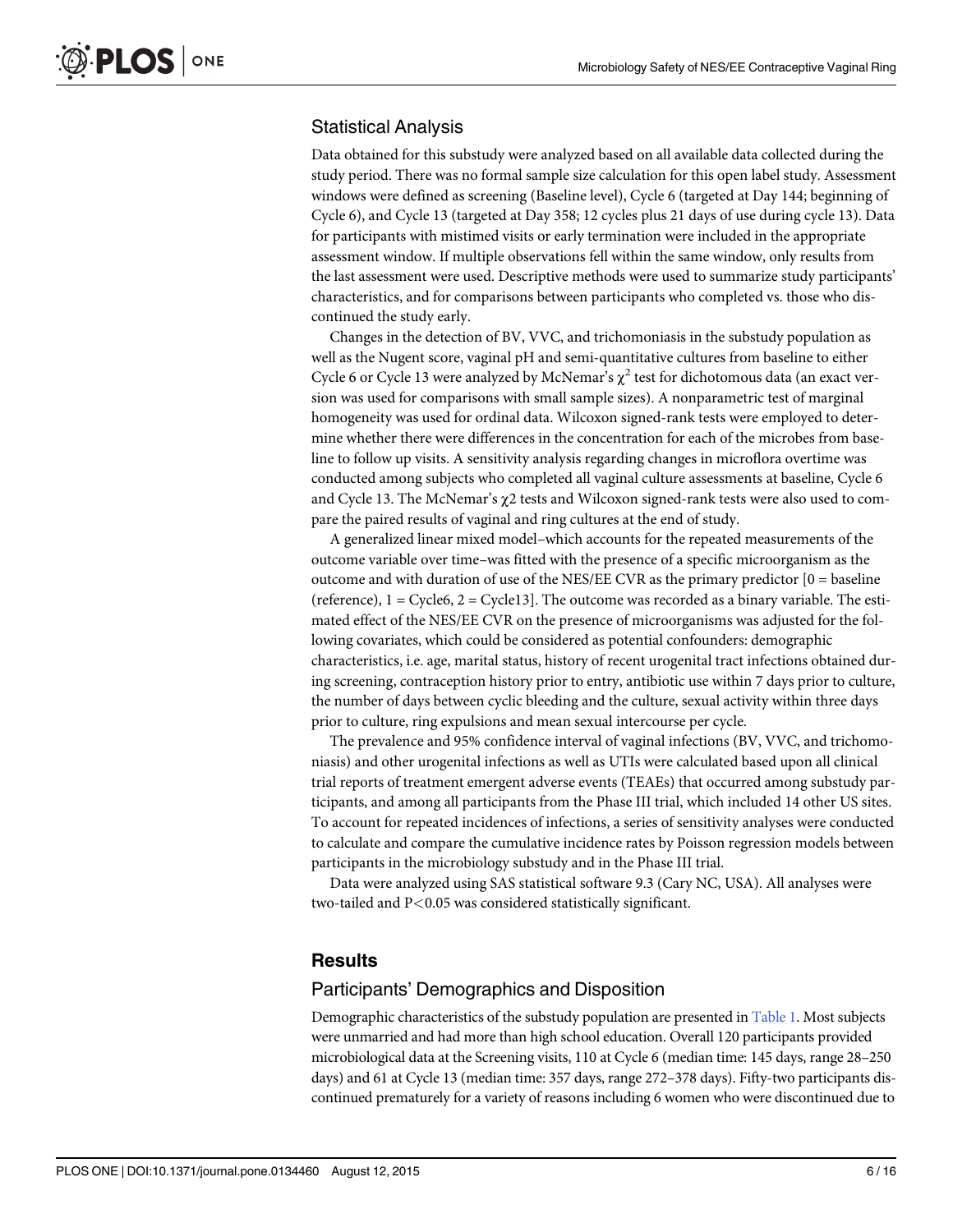the protocol change pertaining to BMI. Seven women completed the study according to protocol specifications, but did not complete a full 13 cycles due to late enrollment and expiration of the CVR [\(Fig 1\)](#page-3-0). African-American women were more likely to terminate ring use prematurely  $(p = 0.007)$ . There were no other baseline characteristics that were statistically different between completers and earlier discontinuers (all  $p$  values  $> 0.05$ ).

#### <span id="page-6-0"></span>[Table 1.](#page-5-0) Demographic and baseline characteristics among substudy participants.

|                                              | <b>Total participants</b><br>$(N = 120)$ |        | <b>Study completers</b><br>$(N = 68)$ |        | <b>Early discontinuers</b><br>$(N = 52)$ |        |
|----------------------------------------------|------------------------------------------|--------|---------------------------------------|--------|------------------------------------------|--------|
|                                              | n                                        | (%)    | n                                     | (%)    | n                                        | (%)    |
| Age (Mean ± SD)                              | $24.5 \pm 3.8$                           |        | $23.3 \pm 3.6$                        |        | $24.1 \pm 4.7$                           |        |
| Race*                                        |                                          |        |                                       |        |                                          |        |
| White                                        | 98                                       | (81.7) | 62                                    | (91.2) | 36                                       | (69.2) |
| <b>Black or African-American</b>             | 16                                       | (13.3) | 4                                     | (5.9)  | 12                                       | (23.1) |
| Other/Unknown                                | 6                                        | (5.0)  | $\overline{c}$                        | (2.9)  | $\overline{4}$                           | (7.7)  |
| <b>Ethnicity</b>                             |                                          |        |                                       |        |                                          |        |
| Hispanic or Latina                           | $\overline{7}$                           | (5.8)  | 3                                     | (4.4)  | $\overline{4}$                           | (7.7)  |
| Not Hispanic or Latina                       | 113                                      | (94.2) | 65                                    | (95.6) | 48                                       | (92.3) |
| <b>Marital status</b>                        |                                          |        |                                       |        |                                          |        |
| Never married                                | 104                                      | (86.7) | 57                                    | (83.8) | 47                                       | (90.4) |
| Married                                      | 13                                       | (10.8) | 9                                     | (13.2) | $\overline{4}$                           | (7.7)  |
| <b>Divorced</b>                              | 3                                        | (2.5)  | 2                                     | (2.9)  | $\mathbf{1}$                             | (1.9)  |
| <b>Education status</b>                      |                                          |        |                                       |        |                                          |        |
| College degree or higher                     | 62                                       | (51.7) | 37                                    | (54.4) | 25                                       | (48.1) |
| Some college                                 | 50                                       | (41.7) | 27                                    | (39.7) | 23                                       | (44.2) |
| High school diploma/equivalent               | 8                                        | (6.7)  | 4                                     | (5.9)  | 4.0                                      | (7.7)  |
| <b>Current Smoking</b>                       |                                          |        |                                       |        |                                          |        |
| No                                           | 101                                      | (84.2) | 59                                    | (86.8) | 42                                       | (80.8) |
| <b>Current Drinking</b>                      |                                          |        |                                       |        |                                          |        |
| Yes                                          | 109                                      | (90.8) | 63                                    | (92.7) | 46                                       | (88.5) |
| Body Mass Index $(kg/m^2)$ [Mean $\pm$ SD]   | $23.1 \pm 3.1$                           |        | $22.7 \pm 2.6$                        |        | $23.7 \pm 3.6$                           |        |
| <b>Gravidity</b>                             |                                          |        |                                       |        |                                          |        |
| $\mathbf 0$                                  | 92                                       | (76.7) | 56                                    | (82.4) | 36                                       | (69.2) |
| $\mathbf{1}$                                 | 16                                       | (13.3) | 8                                     | (11.8) | 8                                        | (15.4) |
| $\geq$ 2                                     | 12                                       | (10.0) | $\overline{\mathbf{4}}$               | (5.9)  | 8                                        | (15.4) |
| <b>Parity</b>                                |                                          |        |                                       |        |                                          |        |
| $\mathbf 0$                                  | 105                                      | (87.5) | 61                                    | (89.7) | 44                                       | (84.6) |
| >1                                           | 15                                       | (12.5) | $\overline{7}$                        | (10.3) | 8                                        | (15.4) |
| Desire to have children after the study      |                                          |        |                                       |        |                                          |        |
| Yes                                          | 92                                       | (76.7) | 53                                    | (77.9) | 39                                       | (75.0) |
| Contraceptive methods prior to enrollment)** |                                          |        |                                       |        |                                          |        |
| Vaginal ring (NuvaRing)                      | 54                                       | (40.3) | 32                                    | (41.0) | 22                                       | (39.3) |
| Combined oral contraceptives                 | 22                                       | (16.4) | 12                                    | (15.4) | 10                                       | (17.9) |
| Condoms                                      | 40                                       | (30.0) | 23                                    | (29.5) | 17                                       | (30.4) |
| Withdrawal                                   | 6                                        | (4.5)  | $\ensuremath{\mathsf{3}}$             | (3.9)  | 3                                        | (5.4)  |
| Other***                                     | 12                                       | (9.0)  | 8                                     | (10.3) | 4                                        | (7.1)  |

#### \*p<0.05

\*\*Multiple choices allowed per subject. Seven subjects did not respond.

\*\*\* Other includes abstinence, rhythm method, and transdermal patch.

doi:10.1371/journal.pone.0134460.t001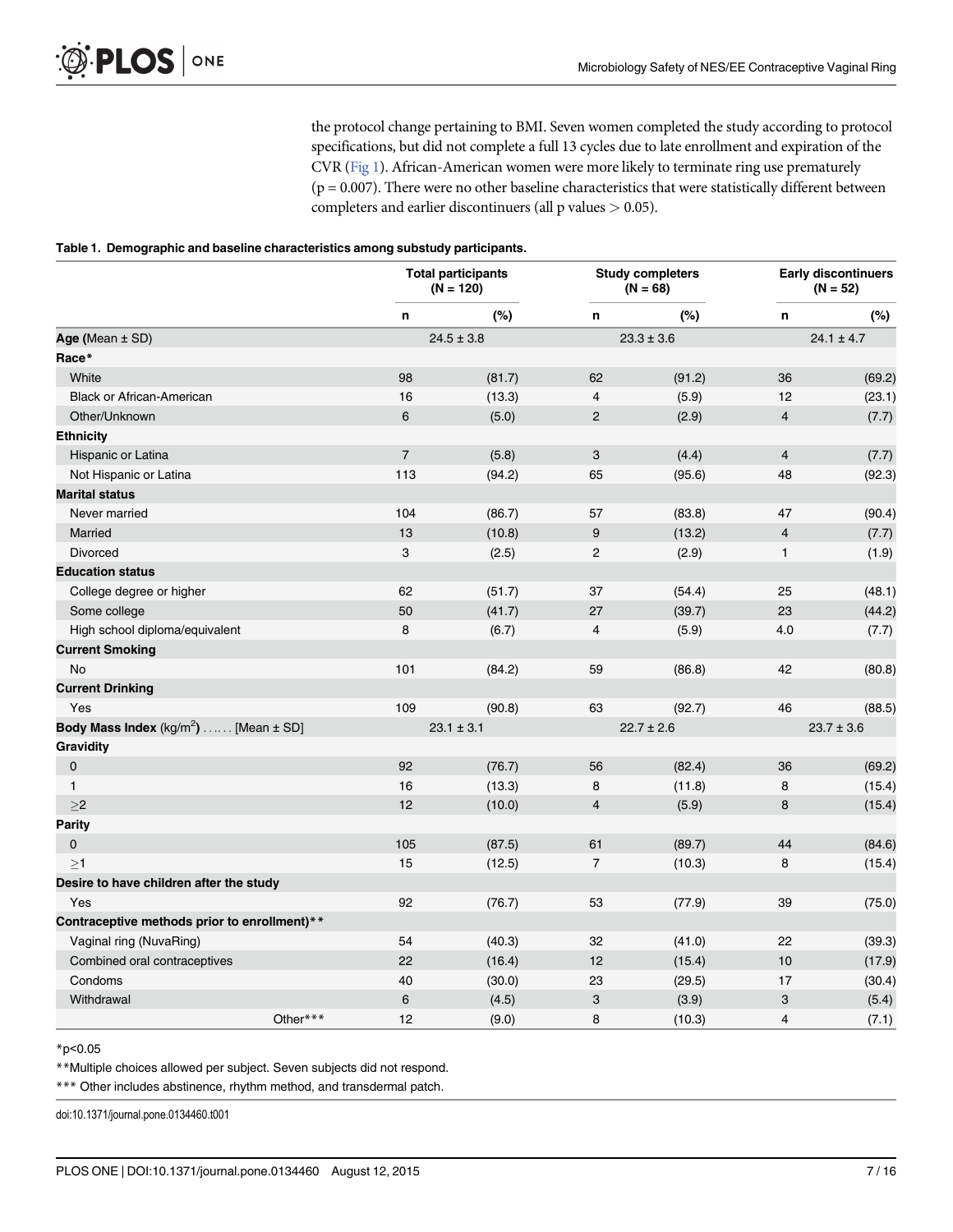<span id="page-7-0"></span>

|                                     | Baseline to Cycle $6(N = 110)$ |                 | Baseline to Cycle13( $N = 61$ ) |                         |                  | Vaginal culture vs. Ring culture ** ( $N = 72$ ) |                         |                            |                          |
|-------------------------------------|--------------------------------|-----------------|---------------------------------|-------------------------|------------------|--------------------------------------------------|-------------------------|----------------------------|--------------------------|
|                                     | <b>Baselinen</b><br>(%)        | Cycle<br>6n (%) | Concordant<br>pairs n (%)       | <b>Baselinen</b><br>(%) | Cycle<br>13n (%) | Concordant<br>pairs n (%)                        | Vaginal<br>culturen (%) | Ring<br>culturen<br>$(\%)$ | Concordant<br>pairsn (%) |
| BV (Amsel criteria)                 | 1(0.9)                         | 3(2.7)          | 106 (96.4)                      | 0(0.0)                  | 1(1.6)           | 60 (98.4)                                        |                         |                            |                          |
| <b>Yeast Vaginitis</b>              | 2(1.8)                         | 3(2.7)          | 105 (95.5)                      | 1(1.6)                  | 3(4.9)           | 57 (93.4)                                        |                         |                            |                          |
| Nugent Score $>$ = $7^{\#}$         | 10(9.3)                        | 12(11.1)        | 100 (92.6)                      | 1(1.6)                  | 5(8.3)           | 56 (80.0)                                        |                         |                            |                          |
| Neutrophil counts 2+/3+             | 10(9.1)                        | 17 (15.5)       | 91(81.6)                        | 6(9.8)                  | 10(16.3)         | 47 (77.1)                                        |                         |                            |                          |
| Vaginal $pH > 4.5$                  | 16(23.6)                       | 26(23.6)        | 80 (72.7)                       | 11(18.3)                | 11(18.3)         | 42 (70.0)                                        |                         |                            |                          |
| $H_2O_2$ -positive<br>Lactobacillus | 85 (77.2)                      | 91 (82.7)       | 86 (78.2)                       | 49 (80.3)               | 55 (90.2)        | 48 (78.7)                                        | 65 (90.3)               | 66 (91.7)                  | 67 (93.1)                |
| $H_2O_2$ -negative<br>Lactobacillus | 41 (37.2)                      | 36(32.7)        | 65 (59.1)                       | 25(41.0)                | 13(21.3)         | 36(63.9)                                         | 16(22.2)                | 12(16.7)                   | 66 (91.7)                |
| Gardnerella vaginalis               | 25(22.7)                       | 30(27.3)        | 95 (86.4)                       | 13(21.3)                | 12 (19.7)        | 51 (83.6)                                        | 16(22.2)                | 16 (22.2)                  | 68 (94.4)                |
| Enterococcus faecalis               | 21(19.1)                       | 20(17.3)        | 88 (80.0)                       | 7(13.1)                 | 8(13.1)          | 54 (88.5)                                        | 12(16.7)                | 17(23.6)                   | 59 (81.9)                |
| Staphylococcus aureus               | 7(6.3)                         | 4(3.6)          | 101 (91.8)                      | 3(4.9)                  | 2(3.3)           | 56 (91.8)                                        | 4(5.6)                  | 3(4.2)                     | 67 (93.1)                |
| Escherichia coli                    | 12(10.9)                       | 16 (14.5)       | 88 (80.0)                       | 6(9.8)                  | 9(14.8)          | 47(77.1)                                         | 9(12.5)                 | 6(8.3)                     | 65 (90.3)                |
| Candida albicans                    | 24(21.8)                       | 24(21.8)        | 86 (78.2)                       | 13(21.3)                | 13(21.3)         | 44 (72.1)                                        | 15(20.8)                | 18(25.0)                   | 69 (95.8)                |
| <b>Other Yeast</b>                  | 2(1.8)                         | 2(1.8)          | 108 (98.2)                      | 1(1.6)                  | 5(8.2)           | 60 (98.4)                                        | 5(6.9)                  | 4(5.6)                     | 71 (98.6)                |
| Anaerobic GNR                       | 39(35.4)                       | 61(55.5)        | 70 (63.6)                       | 21(34.4)                | 33(54.1)         | 37 $(60.7)^*$                                    | 40 (55.6)*              | 26(36.1)                   | 56 (77.8)                |

#### Table 2. Change in vaginal infections and selected vaginal microbiota by assessment visit and the comparison of vaginal culture and ring culture.

Visit timing: Cycle 6 (targeted at Day 144 [beginning of Cycle 6], range 2 to 251); Cycle 13 (targeted at Day 358 [12 cycles plus 21 days of use during cycle 13], range 252 to 358).

# One subject without Nugent Score data at screening.

\* McNemar's tests: p<0.05.

\*\* Performed at study exit (Cycle 13 [n = 58] or early discontinuation visit [n = 14]).

doi:10.1371/journal.pone.0134460.t002

#### Changes in the Detection of Vaginal Infections and the Microbiota

There were no significant changes in the detection rate of BV between baseline to Cycle 6 or from baseline to Cycle 13 based on Amsel's criteria or Nugent scores (Table 2). Similarly, there were no significant changes in the detection of VVC over the study period, and no cases of trichomoniasis were identified during three assessments periods (one case of trichomoniasis was found at another time point during the study and was documented as an AE and noted in Fig 2).



Fig 2. Prevalence of selected vaginal microbiota by assessment window. Visit timing: Cycle 6 (targeted at Day 144 [beginning of Cycle 6], range 2 to 251); Cycle 13 (targeted at Day 358 [12 cycles plus 21 days of use during cycle 13], range 252 to 358).

doi:10.1371/journal.pone.0134460.g002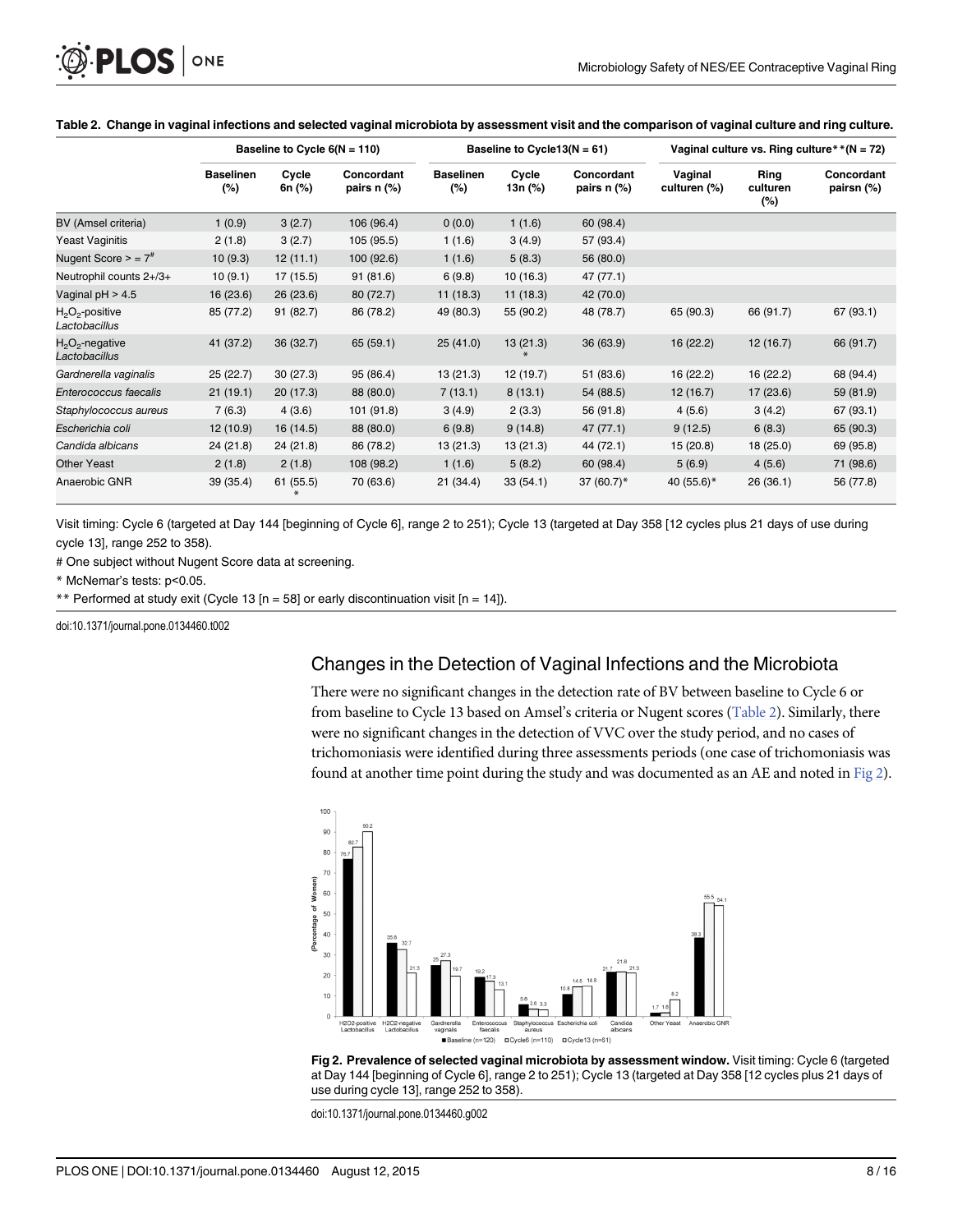<span id="page-8-0"></span>

Fig 3. Prevalence and cumulative incidence rates of vaginal infections and urogenital infections in women in the substudy and remainder of women in Phase III trial.

doi:10.1371/journal.pone.0134460.g003

In addition, no significant change was observed regarding the number of vaginal neutrophils on the Gram-stained vaginal smear, or in the percentage of women with vaginal  $pH > 4.5$ .

The prevalence of selected components of the vaginal microbiota at baseline and follow up visits are presented in Fig 3. The proportion of women colonized by  $H_2O_2$  positive Lactobacillus increased from 76.7% at baseline to 82.7% at Cycle 6 and to 90.2% at Cycle 13. Among 61 study participants who completed all three assessments of the vaginal microbiota, the proportion difference between baseline and cycle 13 was 80.3% and 90.2%) ( $p = 0.07$ , [Table 2\)](#page-7-0). The median concentration of H<sub>2</sub>O<sub>2</sub>-positive Lactobacillus remained high, 10<sup>7</sup> cfu/gm at baseline, Cycle 6 and Cycle 13 ([Table 3](#page-9-0)). We found no statistically significant increase in the frequency or the concentration of  $H_2O_2$  producing Lactobacillus. The prevalence of  $H_2O_2$ -negative Lactobacillus remained at the same level from baseline to Cycle 6, but both the prevalence and the concentration decreased significantly–from baseline to Cycle 13 (Tables [2](#page-7-0) and [3,](#page-9-0)  $p = 0.02$  and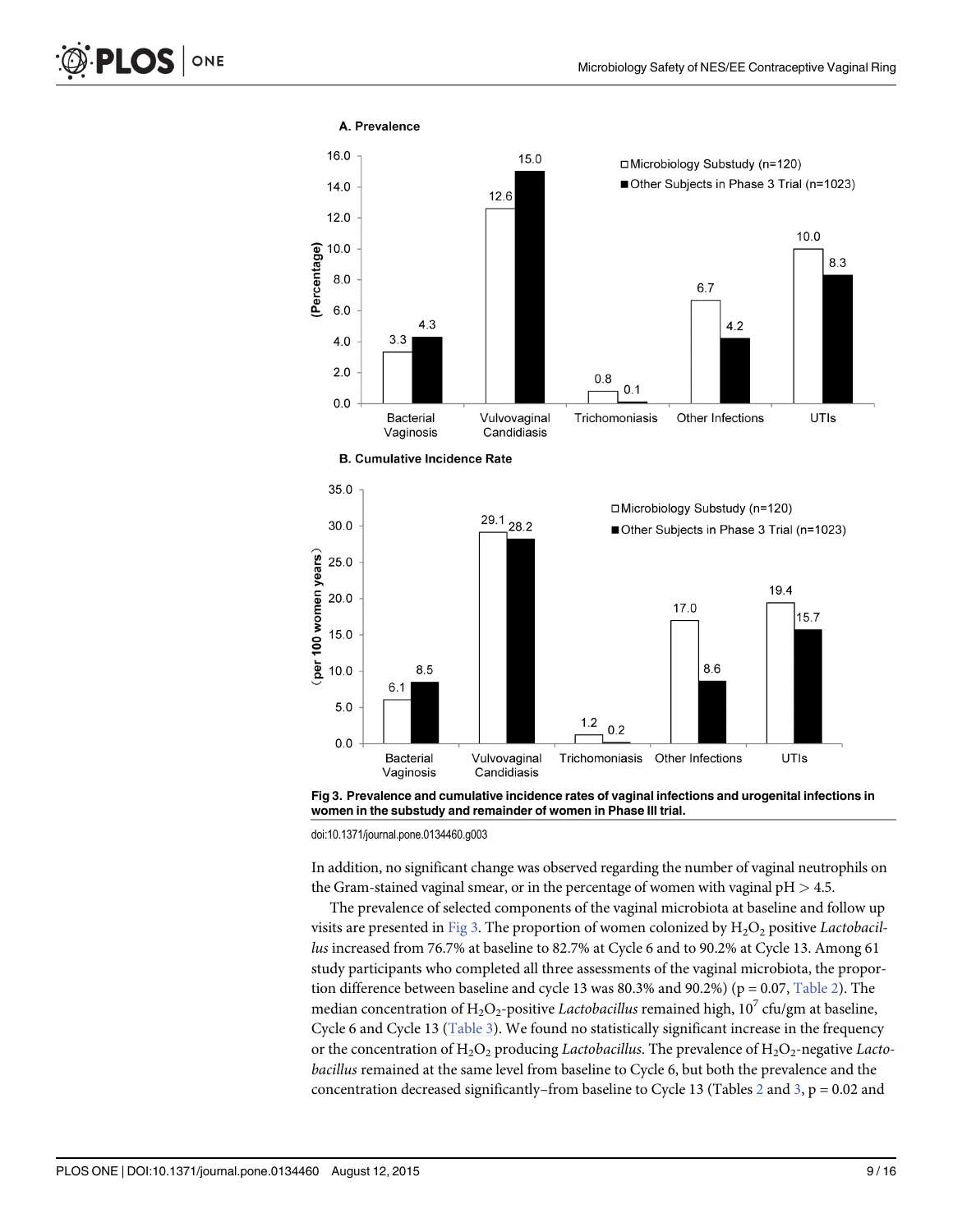<span id="page-9-0"></span>

|                                                                           |                                                         | <b>Each Assessment visit</b>                            | Vaginal culture vs. Ring culture c                      |                                                         |                                                         |
|---------------------------------------------------------------------------|---------------------------------------------------------|---------------------------------------------------------|---------------------------------------------------------|---------------------------------------------------------|---------------------------------------------------------|
|                                                                           | Screening( $N = 120$ )                                  | $Cycle6(N = 110)$                                       | Cycle13( $N = 61$ )                                     | Vaginal ( $N = 72$ )                                    | Ring ( $N = 72$ )                                       |
| $H_2O_2$ -positive Lactobacillus n <sup>a</sup> Median [IQR] <sup>b</sup> | 92 10 <sup>7</sup> [10 <sup>6</sup> , 10 <sup>8</sup> ] | 91 10 <sup>7</sup> [10 <sup>7</sup> , 10 <sup>8</sup> ] | 55 107 [107,108]                                        | 65 10 <sup>7</sup> [10 <sup>7</sup> , 10 <sup>8</sup> ] | 66 10 <sup>7</sup> [10 <sup>6</sup> , 10 <sup>8</sup> ] |
| $H_2O_2$ -negative Lactobacillus n <sup>a</sup> Median [IQR] <sup>b</sup> | 43 10 <sup>7</sup> [10 <sup>6</sup> , 10 <sup>8</sup> ] | 36 10 <sup>7</sup> [10 <sup>6</sup> , 10 <sup>7</sup> ] | 13 10 <sup>7</sup> [10 <sup>6</sup> , 10 <sup>8</sup> ] | 16 10 <sup>7</sup> [10 <sup>6</sup> , 10 <sup>7</sup> ] | 12 10 <sup>6</sup> [10 <sup>6</sup> , 10 <sup>7</sup> ] |
| Gardnerella vaginalis n <sup>a</sup> Median [IQR] <sup>b</sup>            | 30 10 <sup>7</sup> [10 <sup>6</sup> , 10 <sup>7</sup> ] | 30 10 <sup>7</sup> [10 <sup>6</sup> , 10 <sup>8</sup> ] | 12 10 <sup>7</sup> [10 <sup>6</sup> , 10 <sup>7</sup> ] | 16 10 <sup>7</sup> [10 <sup>6</sup> , 10 <sup>8</sup> ] | 16 10 <sup>7</sup> [10 <sup>6</sup> , 10 <sup>8</sup> ] |
| Enterococcus faecalis n <sup>a</sup> Median [IQR] <sup>b</sup>            | 23 10 <sup>3</sup> [10 <sup>3</sup> , 10 <sup>4</sup> ] | 20 10 <sup>3</sup> [10 <sup>2</sup> , 10 <sup>4</sup> ] | $810^3$ [10 <sup>2</sup> , 10 <sup>7</sup> ]            | 12 10 <sup>3</sup> [10 <sup>2</sup> , 10 <sup>4</sup> ] | 17 10 <sup>3</sup> [10 <sup>2</sup> , 10 <sup>4</sup> ] |
| Staphylococcus aureus n <sup>a</sup> Median [IQR] <sup>b</sup>            | 7 10 <sup>3</sup> [10 <sup>2</sup> , 10 <sup>4</sup> ]  | 4 10 <sup>3</sup> [10 <sup>3</sup> , 10 <sup>4</sup> ]  | 2 10 <sup>3</sup> [10 <sup>3</sup> , 10 <sup>3</sup> ]  | 4 10 <sup>3</sup> [10 <sup>3</sup> , 10 <sup>4</sup> ]  | 3 10 <sup>3</sup> [10 <sup>3</sup> , 10 <sup>5</sup> ]  |
| Escherichia coli n <sup>a</sup> Median [IQR] <sup>b</sup>                 | 13 10 <sup>3</sup> [10 <sup>2</sup> , 10 <sup>3</sup> ] | 16 10 <sup>3</sup> [10 <sup>2</sup> , 10 <sup>5</sup> ] | $9 10^3$ [10 <sup>2</sup> , 10 <sup>5</sup> ]           | $9 10^3$ [10 <sup>2</sup> , 10 <sup>5</sup> ]           | 6 10 <sup>3</sup> [10 <sup>2</sup> , 10 <sup>4</sup> ]  |
| Candida albicans n <sup>a</sup> Median [IQR] <sup>b</sup>                 | 26 10 <sup>3</sup> [10 <sup>3</sup> , 10 <sup>6</sup> ] | 24 10 <sup>3</sup> [10 <sup>3</sup> , 10 <sup>5</sup> ] | 13 10 <sup>4</sup> [10 <sup>3</sup> , 10 <sup>5</sup> ] | 15 10 <sup>4</sup> [10 <sup>3</sup> , 10 <sup>5</sup> ] | 18 10 <sup>4</sup> [10 <sup>3</sup> , 10 <sup>5</sup> ] |
| Other Yeast $n^a$ Median [IQR] <sup>b</sup>                               | 2 10 <sup>4</sup> [10 <sup>2</sup> , 10 <sup>5</sup> ]  | 2 10 <sup>6</sup> [10 <sup>2</sup> , 10 <sup>6</sup> ]  | $5 10^3$ [10 <sup>4</sup> , 10 <sup>6</sup> ]           | $510^6$ [10 <sup>4</sup> , 10 <sup>6</sup> ]            | 4 10 <sup>7</sup> [10 <sup>4</sup> , 10 <sup>7</sup> ]  |
| Anaerobic GNR n <sup>a</sup> Median [IQR] <sup>b</sup>                    | 46 10 <sup>4</sup> [10 <sup>2</sup> , 10 <sup>6</sup> ] | 61 10 <sup>3</sup> [10 <sup>2</sup> , 10 <sup>5</sup> ] | 33 10 <sup>3</sup> [10 <sup>2</sup> , 10 <sup>3</sup> ] | 40 10 <sup>3</sup> [10 <sup>2</sup> , 10 <sup>5</sup> ] | 26 10 <sup>3</sup> [10 <sup>2</sup> , 10 <sup>5</sup> ] |

#### [Table 3.](#page-8-0) Median concentration (cfu/gm) of selected vaginal microbiota at each assessment window and for ring culture among positive cultures.

Visit timing: Cycle 6 (targeted at Day 144 [beginning of Cycle 6], range 2 to 251); Cycle 13 (targeted at Day 358 [12 cycles plus 21 days of use during cycle 13], range 252 to 358).

a Number of subjects with positive culture results at each assessment for each specific microorganism that was cultured.

b cfu/gm: colony forming units (cfu) per gram.

 $\textdegree$  Performed at study exit visit (Cycle 13 [n = 58] or early discontinuation visit [n = 14]).

doi:10.1371/journal.pone.0134460.t003

0.008, respectively). Most participants did not have positive cultures or they had very low levels of Gardnerella vaginalis, Enterococcus faecalis, Staphylococcus aureus, Escherichia coli, Candida albicans or other yeast during any of their study visits, and the distribution and median concentration of these organisms did not vary from baseline to the follow up (Tables [2](#page-7-0) and 3). Anaerobic GNRs increased significantly from baseline to Cycle 6,  $(35\%$  to 55%, p<0.01) and between baseline and Cycle13 (34% to 54.1%,  $p = 0.04$ ). The median concentration of anaerobic GNRs, however, remained at low levels  $(10^4 \text{ cfu/gm at baseline}, 10^3 \text{ cfu/gm at Cycles } 6 \text{ and } 6 \text{ m}$ 13; Table 3) so the modest increase in the frequency of this group of microorganisms is of doubtful clinical significance.

The generalized linear mixed model revealed that other significant factors were associated with colonization of anaerobic GNRs among ring users. These included younger age (OR 0.89, 95% CL 0.81–0.99), mean sexual intercourse frequency per cycle greater than 8 (compared to those who had sexual intercourse 4 times or less per cycle: OR 3.42, 95% CL 1.35–8.67), and having the culture swab obtained within three days after vaginal intercourse (OR 2.26, 95% CL 1.09–4.70). Colonization of specific organisms at baseline was generally associated with colonization with the same microbes during CVR use, specifically,  $H_2O_2$  positive Lactobacillus, anaerobic GNRs, Gardnerella vaginalis, Enterococcus faecalis and Candida albicans (each  $p < 0.01$ ).

#### Prevalence of Vaginal Infections

During CVR use, 4 participants in the substudy (3.3%, 95% CI: 0.9~8.3%) were clinically diagnosed with BV, 18 (15.0%, 95% CI: 7.2~20.0%) with VVC, and 1 (0.8%, 95%CI: 0.02~4.5%) with trichomoniasis. These were documented as TEAEs, as were other diagnosed urogenital infections including chlamydial cervicitis (3), genital herpes episodes (3), anogenital warts (1), gonococcal cervicitis  $(1)$  and HPV  $(1)$ . Twelve  $(10\%, 95\% \text{ CI: } 5.3 \sim 16.8\%)$  women were diagnosed with UTIs. The prevalence of clinically diagnosed vaginal infections, other vulvo-vaginal infections and UTIs among women in the microbiology substudy were comparable to the rates calculated for the remaining Phase III participants ( $n = 1023$ ) (all  $p > 0.05$ , [Fig 2](#page-7-0)).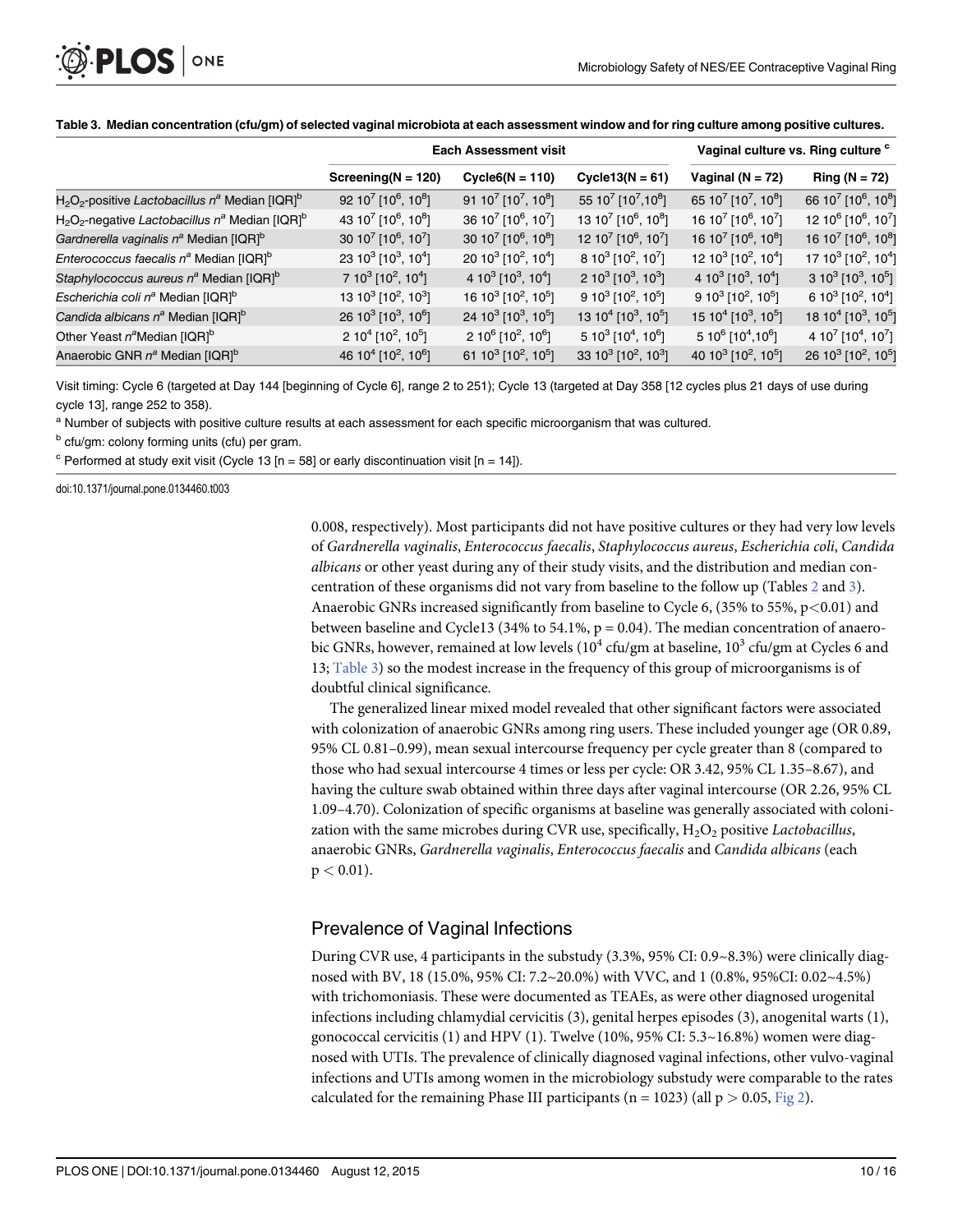<span id="page-10-0"></span>Four women in the substudy had repeated VVC, one had repeated BV, and one had repeated chlamydial cervicitis. Two women had repeated herpes simplex virus reactivation, and 3 had recurrent UTIs. The cumulative incidence rates for BV, VVC, trichomoniasis, and UTI were 6.1 (95%CI: 2.5~14.6), 29.1(95%CI: 19.5~43.5), 1.2(95%CI:0.2~8.6), and 19.4 (95% CI: 11.9~31.7) per 100 women years, respectively, which were comparable to the rates among women from the other Phase III clinical trial sites (all  $p > 0.05$ , [Fig 2](#page-7-0)). The cumulative incidence rate of other VVC infections among women in the substudy was significantly higher than the rate for the remainder of participants in the Phase III trial (17.0, 95% CI: 10.1~28.7 vs. 8.6, 95%CI: 6.6~11.2) per 100 women year,  $p = 0.02$ , [Fig 2\)](#page-7-0). There were no cases of pelvic inflammatory disease (PID) in the microbiology substudy or in the overall Phase III study.

## Comparison of Vaginal and Ring Cultures

Seventy two (72) of the 120 women in this microbiology study had their rings collected and cultured at study exit. The remaining 48 women did not have ring cultures performed, because follow-up vaginal cultures were not performed ( $n = 10$ ), they were lost-to-follow-up ( $n = 6$ ), experienced ring expulsion ( $n = 1$ ), or removed their ring prior to the study visit ( $n = 31$ ). A comparison of corresponding ring and vaginal cultures in the 72 women with such results is presented in [Table 2](#page-7-0). Generally, there was a high level of agreement (concordance >90% for H2O2 positive or negative Lactobacillus, Gardnerella vaginalis, Staphylococcus aureus, E.coli, Candida albicans, and other yeast; >80% for Enterococcus) between the vaginal cultures and the cultures obtained from the CVR surface. There was an exception with the anaerobic GNRs, which were significantly more likely to be present in the vaginal fluid compared to the CVR (p = 0.0005). We found no significant difference between CVR and vaginal fluid cultures for the remainder of the cultured organisms. *Staphylococcus aureus* was rare in both the vagina and on the CVR surface.

## **Discussion**

In this study, we examined changes in selected components of the vaginal microbiota and the risk of vaginal infections associated with cyclic use of the same NES/EE CVR for up to one year. This study was conducted among women from one clinical site who were also participating in a large Phase III clinical trial of the NES/EE CVR. We found no substantial effects of long term repeated use of the NES/EE CVR up to 13 cycles on the vaginal ecosystem, and no significant change on the incidence of vaginal infections, specifically VVC, BV, or Trichomonas vaginalis.

Overall, 75% of reproductive aged women will have at least one episode of VVC in their lives and 40% to 50% of them will have a second episode [\[19\]](#page-14-0). These occurrences have been linked to female hormonal fluctuations [\[19\]](#page-14-0). Estrogen promotes a glycogen-rich vaginal environment in which *Candida* or other yeast species can thrive and give rise to symptomatic infections. Among the women in this study, the prevalence and cumulative incidence of VVC were 15% and 29.1 per women-years, respectively, which was comparable to the rates in the larger Phase III clinical trial. Candida albicans colonization was observed among 21% of the NES/EE CVR users in the substudy, which is comparable to the overall prevalence of this yeast infection among women of reproductive age [\[20\]](#page-14-0).

BV is another common reproductive tract infection among women of childbearing age and is associated with factors such as race, young age, marital status, douching, frequent sexual intercourse, numbers of sexual partners [\[7](#page-14-0), [21,](#page-14-0) [22](#page-14-0)]. Use of hormonal contraceptives (oral, injections, or implants) has been found to be protective against the occurrence of BV [[21](#page-14-0)], and there has been no evidence that the use of a combined hormonal CVR increases the risk of BV acquisition  $[12–14, 22–24]$  $[12–14, 22–24]$  $[12–14, 22–24]$  $[12–14, 22–24]$  $[12–14, 22–24]$  $[12–14, 22–24]$  $[12–14, 22–24]$  $[12–14, 22–24]$ . Likewise, in this study, we found no significant change in the occurrence of BV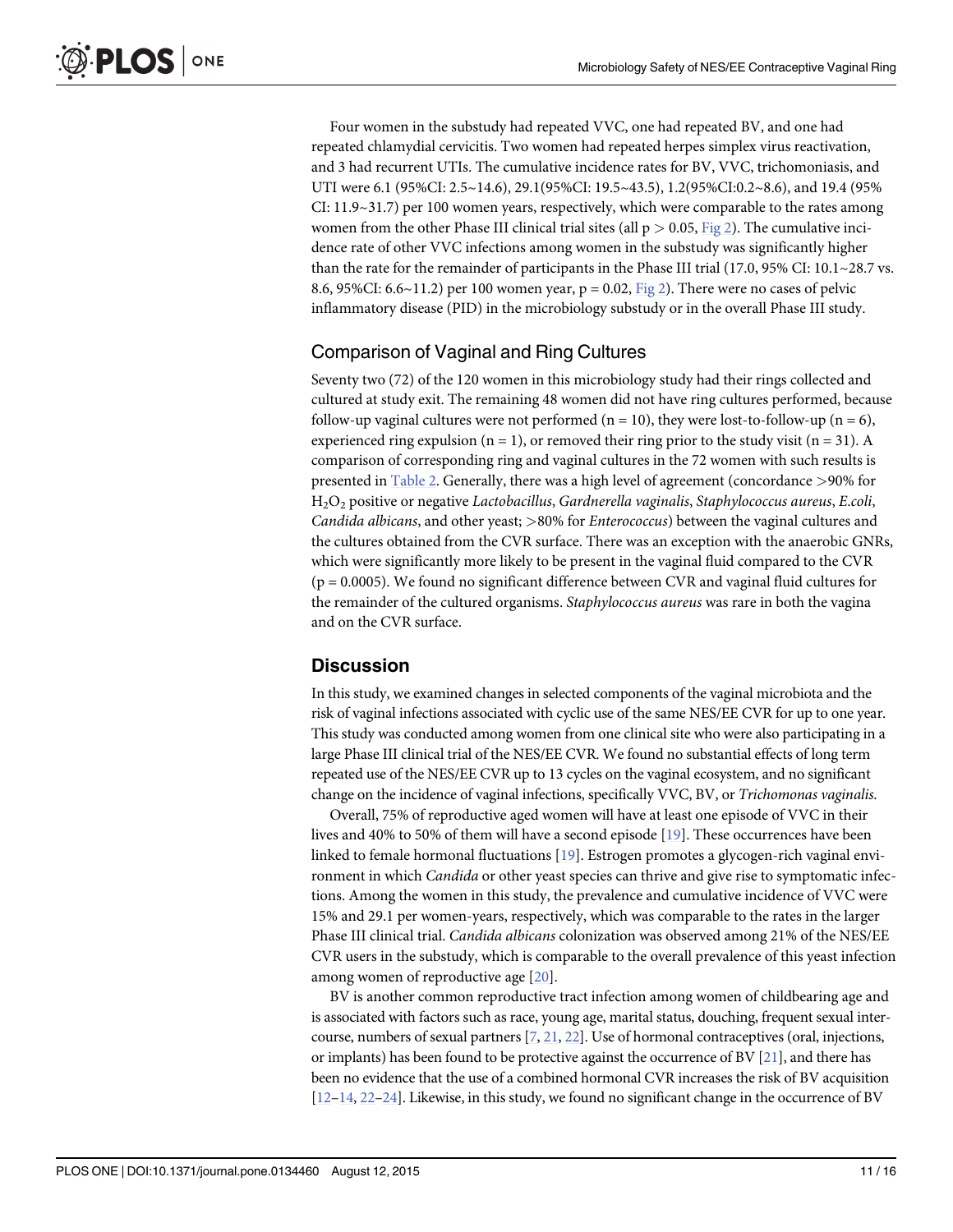<span id="page-11-0"></span>from baseline up to one year of ring use, which is consistent with the high concentration of  $H_2O_2$ positive Lactobacillus among participants in this microbiology study who were cultured following up to one year of use of the NES/EE CVR. Additionally, the prevalence and cumulative incidence rate of BV among women at the substudy site and the remaining pivotal Phase III trial sites was comparable to the rates reported for women in other studies based on Amsel criteria [\[25\]](#page-14-0).

In the normal vaginal environment, lactobacilli protect against overgrowth of endogenous anaerobic bacteria by producing hydrogen peroxide, lactic acid, and bacteriocins [\[20](#page-14-0)]. Results of a study with monthly NuvaRing users revealed that these women had a higher concentration of  $H_2O_2$  positive Lactobacillus when compared with the oral contraceptive users [\[15\]](#page-14-0). In our study,  $H_2O_2$  positive *Lactobacillus* dominated the vaginal environment as evidenced by the high median concentration (10 $^7$ cfu/gm) among NES/EE CVR users and the elevated prevalence from approximately 77% at baseline to 83% and 90% at Cycles 6 and 13, respectively. It has been speculated that increased estrogen may facilitate lactic acid production by increasing levels of available glycogen in epithelial cells, thereby inhibiting BV-associated organisms [\[21,](#page-14-0) [22,](#page-14-0) [26\]](#page-14-0). Such exposure may stem from vaginally-delivered contraceptives that contain estrogen and can result in preferential delivery of hormones to the genital tissues [[27](#page-14-0)].

In this microbiology substudy, the one vaginal flora alteration observed was a statistically significant but clinically insignificant elevated prevalence of anaerobic GNRs. Although the change in occurrence of anaerobic GNRs has been recognized as one of the BV-associated microorganisms and may be associated with development of pelvic inflammatory disease [[28\]](#page-14-0), the median concentration of anaerobic GNRs among subjects in this study was very low (10,000 cfus/gm) during all follow-up visits in comparison to the  $H_2O_2$  positive Lactobacillus that were present at 10,000 fold higher concentrations. Women harboring low concentrations of anaerobic microorganisms are usually asymptomatic  $[20]$  $[20]$  $[20]$ . Similar to findings reported in the literature, the positive culture of anaerobic GNRs at screening and during NES/EE CVR use was associated with younger age, frequent acts of sexual intercourse ( $> 8$  times per cycle) and having the vaginal culture done within 3 days after sexual intercourse. This latter finding is consistent with the fact that seminal fluid has a neutral to alkaline pH (7.2–8.0) and contains enzymes that inactivate hydrogen peroxide, which in turn may change (raise) the vaginal pH and increase the likelihood of anaerobic bacterial overgrowth [\[26\]](#page-14-0).

Importantly, we found a high level of agreement between the NES/EE CVR and the vaginal fluid cultures in this microbiology substudy. This result suggests that the ring surface does not promote the proliferation of microorganisms, including Staphylococcus aureus, which has been implicated as a causative factor of toxic shock syndrome [\[29\]](#page-15-0). Staphylococcus aureus was rarely cultured either from the vagina or from the CVRs used by participants in this study. The only difference observed between CVR and vaginal culture was related to colonization with anaerobic GNRs. Significantly more subjects had anaerobic GNRs cultured from the vagina compared with results from the ring. This finding may be due to the fact that unlike other fastidious anaerobic organisms, i.e. Gardnerella vaginalis, Staphylococcus aureus, Enterococcus faecalis, and Escherichia coli, anaerobic GNRs are more sensitive to both oxygen exposure and temperature variations, which could have been factors associated with ring removal and transport procedures and resulted in a lower prevalence of Anaerobic GNRs from the ring cultures [[30](#page-15-0)].

The strength of this study was its prospective design to evaluate the effects of one year use of the same CVR on the vaginal ecosystem and the incidence of vaginal infections, specifically BV, VVC, and trichomoniasis during cyclic use of a single NES/EE CVR up to one year. It also included assessments of more microorganisms compared to previous studies [\[18](#page-14-0), [19](#page-14-0)], and provided additional information about the effects of CVR use on the vaginal micro flora and microorganisms cultured from the rings at the end of the study, which had not been described in previous reports.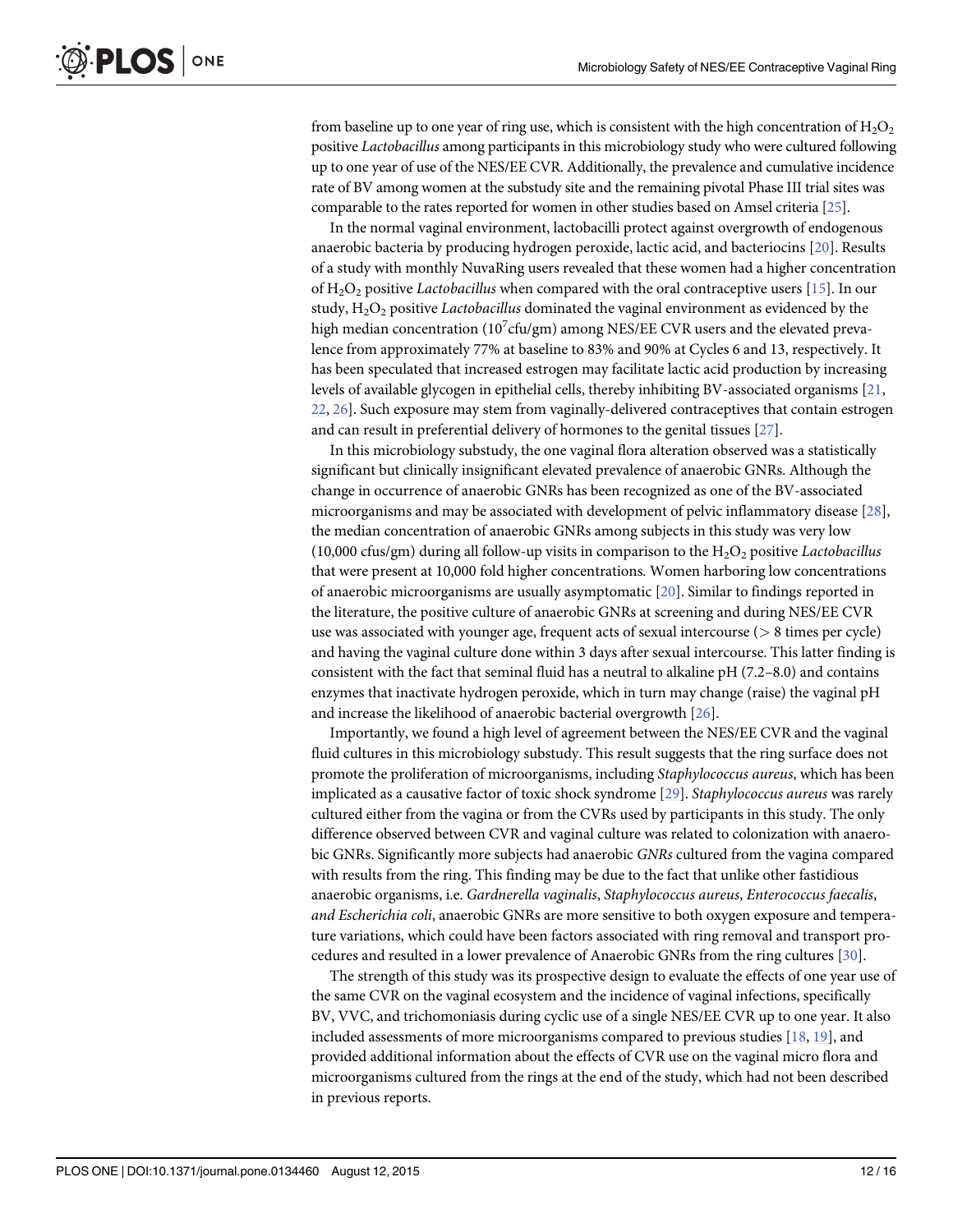<span id="page-12-0"></span>**PLOS I** ONE

> Study limitations included the lack of a comparison group of women who were not using the CVR, use of a single study site, and a high dropout rate among participants at the study site. In general, the vaginal infection rate at this single center was similar to that found for the larger Phase III population supporting the evidence from this single center. Although the dropout rate was high, the percentage of women diagnosed with BV, VVC, trichomoniasis and other urogenital infections and UTIs among the women who discontinued was comparable to the rates calculated for women who completed the study  $(S1 Fig)$  $(S1 Fig)$  $(S1 Fig)$ . Furthermore, the culture results for women who completed all 3 evaluations during one year of use were similar to results obtained from all women enrolled in this safety study. While the demographic characteristics of participants in this study (i.e. race and ethnicity) were representative of the US population [\[31](#page-15-0)], the rate of discontinuation was higher among African-American women compared to White women. Hence, the overall findings may not be totally representative of African-American women. Similarly, the young age and exclusion of women with BMIs > 29.0, may not have been reflective of other populations in the US or internationally, and vaginal infection rates vary among these populations [\[7](#page-14-0), [20,](#page-14-0) [21](#page-14-0)]. Future studies that include women from more diverse populations, specifically from countries in sub-Saharan Africa and south Asia where the unmet need for contraception remains high and vaginal infections are prevalent  $[1, 2, 24]$  $[1, 2, 24]$  $[1, 2, 24]$  $[1, 2, 24]$  $[1, 2, 24]$  $[1, 2, 24]$  should be considered. It should be noted that for this microbiology study, we used direct microscopic observation (wet mount) of vaginal secretions to diagnose *Trichomonas* vaginalis. Although this technique is rapid, inexpensive, and most commonly used in practice settings, its sensitivity is generally 44 to 68% [\[32\]](#page-15-0), and we may have underestimated the occurrence of trichomonasis in this study (no cases occurred during three planned assessments and only one case was reported as an adverse event over one year of use). The recent development of nucleic acid amplification tests for the detection of Trichomonas vaginalis may be useful for future investigations  $[32]$  $[32]$  $[32]$ . The culture-based methods used in this study did not include culture independent methods such as pyrosequencing that may have revealed novel microorganisms that are not detected with traditional cultivation based methods [\[33\]](#page-15-0). However, it is also recognized that such contemporary techniques (e.g. metagenomics) underestimate microbial diversity because they fail to detect minor populations present at low abundance while traditional culturing is more sensitive for detection of species with low abundance that may play a role in disease [\[34\]](#page-15-0). Srinivasan et al [\[35\]](#page-15-0) investigated the bacterial communities in women with BV and found that pyrosequencing techniques failed to detect pathogens of importance including Group B Streptococcus, Staphylococcus aureus, E coli and Candida albicans. Finally, we have observed that other studies of vaginal rings have included assessment of biofilms composed of epithelial cells and microorganisms. In one such study, vaginal rings were evaluated for evaluation of biofilm using scanning electron microscopy following one month of use [\[36\]](#page-15-0). Not surprisingly, all of the used vaginal rings showed evidence of biofilm but the amount of biofilm was unrelated to whether or not women had evidence of BV. Similarly, Miller et al. [\[37\]](#page-15-0) examined a NuvaRing worn for 28 days by a healthy female volunteer and did not observe embedded bacteria, erosion or structural changes compared to an unused ring. While further study of this may be of interest, results from this study suggest that the possible presence of biofilm on the NES/EE CVR used cyclically for up to one year did not impact negatively on vaginal safety.

## **Conclusions**

The results of this study support the safety of the long acting NES/EE CVR with respect to its effects on the vaginal microbiota and the incidence of vaginal infections. Findings from this study are important for further exploration of effects of vaginal rings on the vaginal microbiome including other rings in development for delivery of contraceptives, microbicides to prevent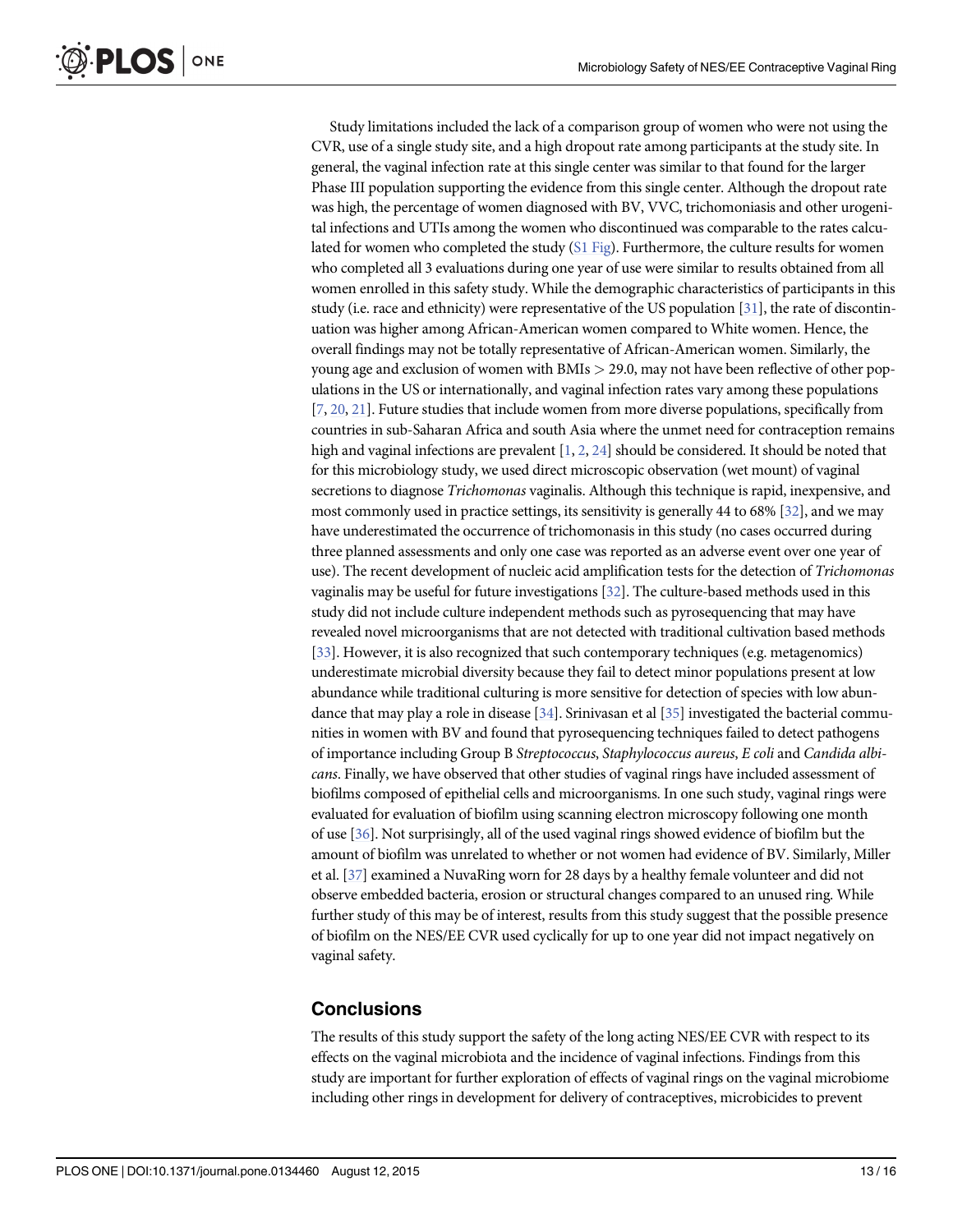<span id="page-13-0"></span>transmission of STIs including HIV and HPV, and for multipurpose prevention technologies that are designed to protect against both STIs and pregnancy  $[2, 3]$ .

## Supporting Information

[S1 Checklist.](http://www.plosone.org/article/fetchSingleRepresentation.action?uri=info:doi/10.1371/journal.pone.0134460.s001) TREND Checklist. (DOCX)

[S1 Dataset.](http://www.plosone.org/article/fetchSingleRepresentation.action?uri=info:doi/10.1371/journal.pone.0134460.s002) Microbiology substudy demographics.xpt. Microbiology substudy disposition. xpt. Microbiology substudy examination.xpt. Microbiology sub study vital signs.xpt. Microbiology and main study vaginal AEs.xpt. (ZIP)

[S1 Fig.](http://www.plosone.org/article/fetchSingleRepresentation.action?uri=info:doi/10.1371/journal.pone.0134460.s003) Percentage of Vaginal Infections and Urogenital Infections in Women who discontinued from study and those who completed study. (TIF)

[S1 Protocol.](http://www.plosone.org/article/fetchSingleRepresentation.action?uri=info:doi/10.1371/journal.pone.0134460.s004) Microbiology Substudy Protocol. (PDF)

## Acknowledgments

We truly appreciate Dr. Rebecca Madan from the Department of Pediatrics (Infectious Diseases) at the Albert Einstein College of Medicine for her constructive suggestions during the early stages of data analysis. We also thank Dr. George Creasy and Mr. Michael Cooney from the Population Council for their assistance in data analysis and insightful comments regarding this manuscript, Drs. Bryna Harwood, Matthew Reeves, Patricia Lohr, Beatrice Chen, Heather Hohmann and Lisa Perriera for assistance with the clinical conduct of the study at the Center for Family Planning Research at Magee-Womens Hospital, and Lorna Rabe at Dr. Sharon Hillier's lab at the Magee-Womens Research Institute of the University of Pittsburgh.

## Author Contributions

Conceived and designed the experiments: RM MDC SLH RSW. Performed the experiments: MDC SLH. Analyzed the data: YMH KR. Contributed reagents/materials/analysis tools: SLH MDC. Wrote the paper: YMH RM MDC SLH KR DB RSW.

## References

- [1.](#page-1-0) Cleland J, Shah IH. The contraceptive revolution: focused efforts are still needed. Lancet. 2013; 381 (9878):1604–1606. doi: [10.1016/S0140-6736\(13\)60588-7](http://dx.doi.org/10.1016/S0140-6736(13)60588-7) PMID: [23489752](http://www.ncbi.nlm.nih.gov/pubmed/23489752)
- [2.](#page-1-0) Alkema L, Kantorova V, Menozzi C, Biddlecom A. National, regional, and global rates and trends in contraceptive prevalence and unmet need for family planning between 1990 and 2015: a systematic and comprehensive analysis. Lancet. 2013; 381(9878):1642–1652. doi: [10.1016/S0140-6736\(12\)](http://dx.doi.org/10.1016/S0140-6736(12)62204-1) [62204-1](http://dx.doi.org/10.1016/S0140-6736(12)62204-1) PMID: [23489750](http://www.ncbi.nlm.nih.gov/pubmed/23489750)
- [3.](#page-1-0) Sivin I, Mishell DR Jr, Alvarez F, Brache V, Elomaa K, Lähteenmäki P, et al. Contraceptive vaginal rings releasing Nestorone and ethinylestradiol: a 1-year dose-finding trial. Contraception. 2005; 71 (2):122–129. PMID: [15707562](http://www.ncbi.nlm.nih.gov/pubmed/15707562)
- 4. Brache V, Payán LJ, Faundes A. Current status of contraceptive vaginal rings. Contraception. 2013; 87(3):264–272; doi: [10.1016/j.contraception.2012.08.037](http://dx.doi.org/10.1016/j.contraception.2012.08.037) PMID: [23040125](http://www.ncbi.nlm.nih.gov/pubmed/23040125)
- [5.](#page-1-0) Merkatz RM, Plagianos M, Hoskin E, Cooney M, Hewett P, Mensch BS. Acceptability of the Nestorone/ Ethinyl Estradiol Contraceptive Vaginal Ring; Development of a Model; Implications for Introduction. Contraception. 2014; 90 (5): 514–21. doi: [10.1016/j.contraception.2014.05.015](http://dx.doi.org/10.1016/j.contraception.2014.05.015) PMID: [24993487](http://www.ncbi.nlm.nih.gov/pubmed/24993487)
- [6.](#page-1-0) Hooton TM, Roberts PL, Stamm WE. Effects of recent sexual activity and use of a diaphragm on the vaginal microflora. Clin Infect Dis. 1994; 19(2):274–278 PMID: [7986899](http://www.ncbi.nlm.nih.gov/pubmed/7986899)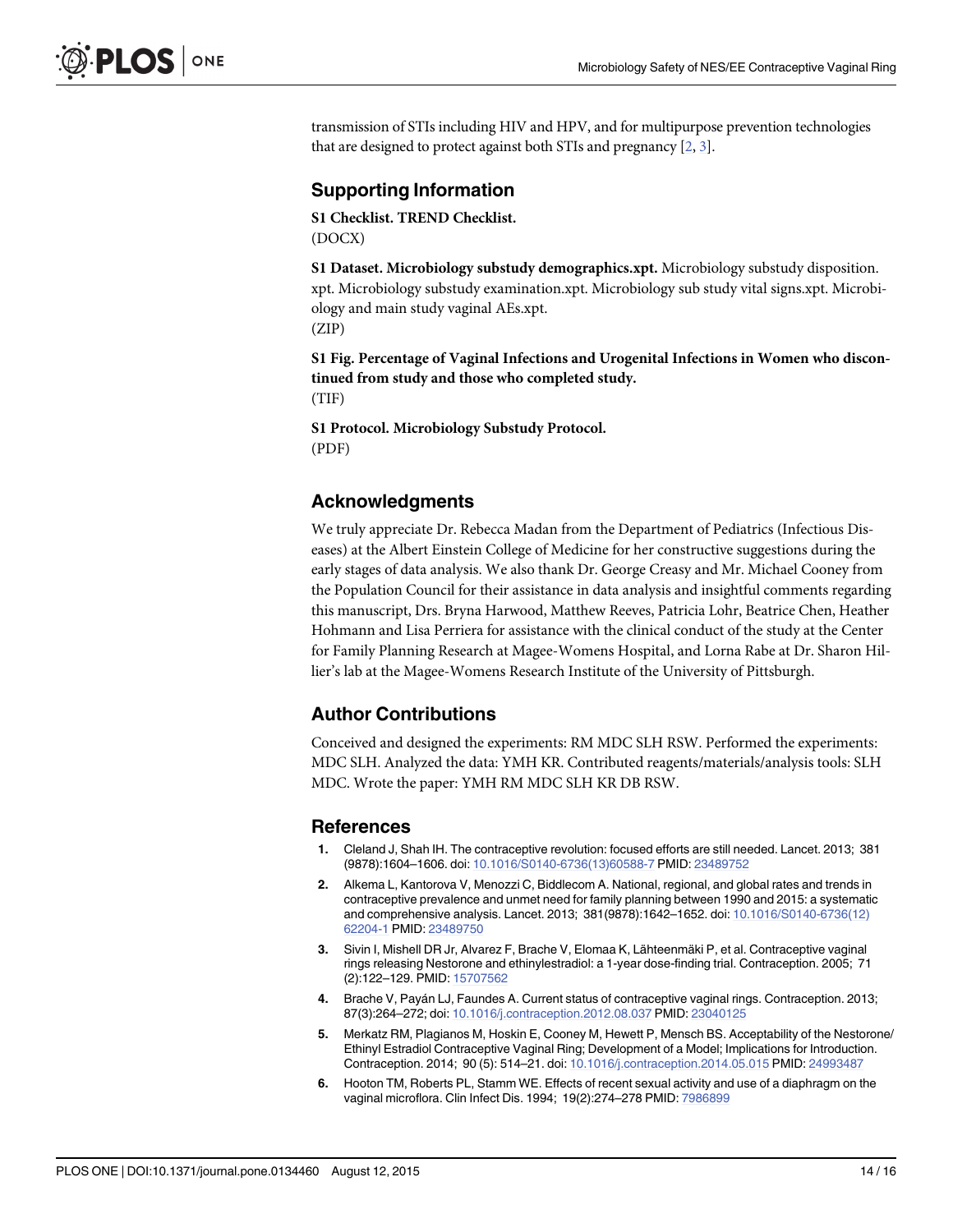- <span id="page-14-0"></span>[7.](#page-10-0) Schwebke JR, Richey CM, Weiss HL2. Correlation of behaviors with microbiological changes in vaginal flora. J Infect Dis. 1999; 180(5):1632–6. PMID: [10515826](http://www.ncbi.nlm.nih.gov/pubmed/10515826)
- [8.](#page-1-0) Gupta K, Hillier SL, Hooton TM, Roberts PL, Stamm WE. Effects of contraceptive method on the vaginal microbial flora: a prospective evaluation. J Infect Dis. 2000; 181(2):595–601. PMID: [10669343](http://www.ncbi.nlm.nih.gov/pubmed/10669343)
- [9.](#page-1-0) Sivin I, Mishell DR Jr, Victor A, Diaz S, Alvarez-Sanchez F, Nielsen NC, et al. A multicenter study of levonorgestrel-estradiol contraceptive vaginal rings. II-Subjective and objective measures of effects. An international comparative trial. Contraception. 1981; 24(4):359–76 PMID: [6797782](http://www.ncbi.nlm.nih.gov/pubmed/6797782)
- 10. Roumen FJ, Dieben TO. Clinical acceptability of an ethylene-vinyl-acetate non medicated vaginal ring. Contraception. 1999; 59(1):59–62 PMID: [10342086](http://www.ncbi.nlm.nih.gov/pubmed/10342086)
- [11.](#page-1-0) Dieben TO, Roumen FJ, Apter D. Efficacy, cycle control, and user acceptability of a novel combined contraceptive vaginal ring. Obstet Gynecol. 2002; 100 (3):585–593 PMID: [12220783](http://www.ncbi.nlm.nih.gov/pubmed/12220783)
- [12.](#page-2-0) Roy S, Wilkins J, Mishell DR Jr. The effect of a contraceptive vaginal ring and oral contraceptives on the vaginal flora. Contraception. 1981; 24(4):481–91. PMID: [6797788](http://www.ncbi.nlm.nih.gov/pubmed/6797788)
- 13. Schwan A, Ahrén T, Victor A. Effects of contraceptive vaginal ring treatment on vaginal bacteriology and cytology. Contraception. 1983; 28(4):341–7 PMID: [6667623](http://www.ncbi.nlm.nih.gov/pubmed/6667623)
- [14.](#page-2-0) Davies GC, Feng LX, Newton JR, Dieben TO, Coelingh-Bennink HJ. The effects of a combined contraceptive vaginal ring releasing ethinyloestradiol and 3-ketodesogestrel on vaginal flora. Contraception. 1992; 45(5):511–8. PMID: [1623721](http://www.ncbi.nlm.nih.gov/pubmed/1623721)
- [15.](#page-2-0) Veres S, Miller L, Burington B. A comparison between the vaginal ring and oral contraceptives. Obstet Gynecol. 2004; 104(3):555–63 PMID: [15339769](http://www.ncbi.nlm.nih.gov/pubmed/15339769)
- [16.](#page-2-0) De Seta F, Restaino S, De Santo D, Stabile G, Banco R, Busetti M, et al. Effects of hormonal contraception on vaginal flora. Contraception. 2012; 86(5):526–9 doi: [10.1016/j.contraception.2012.02.012](http://dx.doi.org/10.1016/j.contraception.2012.02.012) PMID: [22520642](http://www.ncbi.nlm.nih.gov/pubmed/22520642)
- [17.](#page-4-0) Nugent RP, Krohn MA, Hillier SL. Reliability of diagnosing bacterial vaginosis is improved by a standardized method of gram stain interpretation. J Clin Microbiol. 1991; 29(2):297–301 PMID: [1706728](http://www.ncbi.nlm.nih.gov/pubmed/1706728)
- [18.](#page-4-0) Citron DM, Poxton IR, Baron EJ. Bacteroides, Porphyromonas, Prevotella, Fusobacterium, and other anaerobic Gram-negative rods. In: Murray PR, Baron EJ, Jorgensen JH, Landry ML, Pfaller MA. Manual of clinical microbiology. Washington DC: ASM Press. 2007 p. 911–932.,
- [19.](#page-10-0) Nelson AL. The impact of contraceptive methods on the onset of symptomatic vulvovaginal candidiasis within the menstrual cycle. Am J Obstet Gynecol. 1997; 176(6):1376–80. PMID: [9215201](http://www.ncbi.nlm.nih.gov/pubmed/9215201)
- [20.](#page-10-0) Linhares IM, Giraldo PC, Baracat EC. New findings about vaginal bacterial flora. Rev Assoc Med Bras. 2010; 56(3):370–4 PMID: [20676549](http://www.ncbi.nlm.nih.gov/pubmed/20676549)
- [21.](#page-10-0) Riggs M, Klebanoff M, Nansel T, Zhang J, Schwebke J, Andrews W. Longitudinal association between hormonal contraceptives and bacterial vaginosis in women of reproductive age. Sex Transm Dis. 2007; 34(12):954–9. PMID: [18077845](http://www.ncbi.nlm.nih.gov/pubmed/18077845)
- [22.](#page-10-0) Lete I, Cuesta MC, Marín JM, Guerra S. Vaginal health in contraceptive vaginal ring users—A review. Eur J Contracept Reprod Health Care. 2013; 18(4):234–241. doi: [10.3109/13625187.2013.801954](http://dx.doi.org/10.3109/13625187.2013.801954) PMID: [23790132](http://www.ncbi.nlm.nih.gov/pubmed/23790132)
- 23. Roumen FJ, Boon ME, van Velzen D, Dieben TO, Coelingh Bennink HJ. The cervico-vaginal epithelium during 20 cycles' use of a combined contraceptive vaginal ring. Hum Reprod. 1996; 11(11):2443– 2448. PMID: [8981130](http://www.ncbi.nlm.nih.gov/pubmed/8981130)
- [24.](#page-10-0) Jespers V, Crucitti T, Menten J, Verhelst R, Mwaura M, Mandaliya K,et al. Prevalence and correlates of bacterial vaginosis in different sub-populations of women in sub-saharan Africa: a cross-sectional study. PLoS One. 2014; 9(10):e109670. doi: [10.1371/journal.pone.0109670](http://dx.doi.org/10.1371/journal.pone.0109670) PMID: [25289640](http://www.ncbi.nlm.nih.gov/pubmed/25289640)
- [25.](#page-11-0) Rugpao S, Sriplienchan S, Rungruengthanakit K, Lamlertkittikul S, Pinjareon S, Werawatakul Y, et al. Risk factors for bacterial vaginosis incidence in young adult Thai women. Sex Transm Dis. 2008; 35 (7):643–8. doi: [10.1097/OLQ.0b013e31816f70f2](http://dx.doi.org/10.1097/OLQ.0b013e31816f70f2) PMID: [18580455](http://www.ncbi.nlm.nih.gov/pubmed/18580455)
- [26.](#page-11-0) Linhares IM, Summers PR, Larsen B, Giraldo PC, Witkin SS. Contemporary perspectives on vaginal pH and lactobacilli. Am J Obstet Gynecol. 2011; 204(2):120 doi: [10.1016/j.ajog.2010.07.010](http://dx.doi.org/10.1016/j.ajog.2010.07.010) PMID: [20832044](http://www.ncbi.nlm.nih.gov/pubmed/20832044)
- [27.](#page-11-0) Cicinelli E, Di Naro E, De Ziegler D, Matteo M, Morgese S, Galantino P, et al. Placement of the vaginal 17beta-estradiol tablets in the inner or outer one third of the vagina affects the preferential delivery of 17beta-estradiol toward the uterus or per urethral areas, thereby modifying efficacy and endometrial safety. Am J Obstet Gynecol. 2003; 189(1):55-8 PMID: [12861138](http://www.ncbi.nlm.nih.gov/pubmed/12861138)
- [28.](#page-11-0) Ness RB, Kip KE, Hillier SL, Soper DE, Stamm CA, Sweet RL, et al. A cluster analysis of bacterial vaginosis-associated microflora and pelvic inflammatory disease. Am J Epidemiol. 2005; 162(6):585–90. PMID: [16093289](http://www.ncbi.nlm.nih.gov/pubmed/16093289)